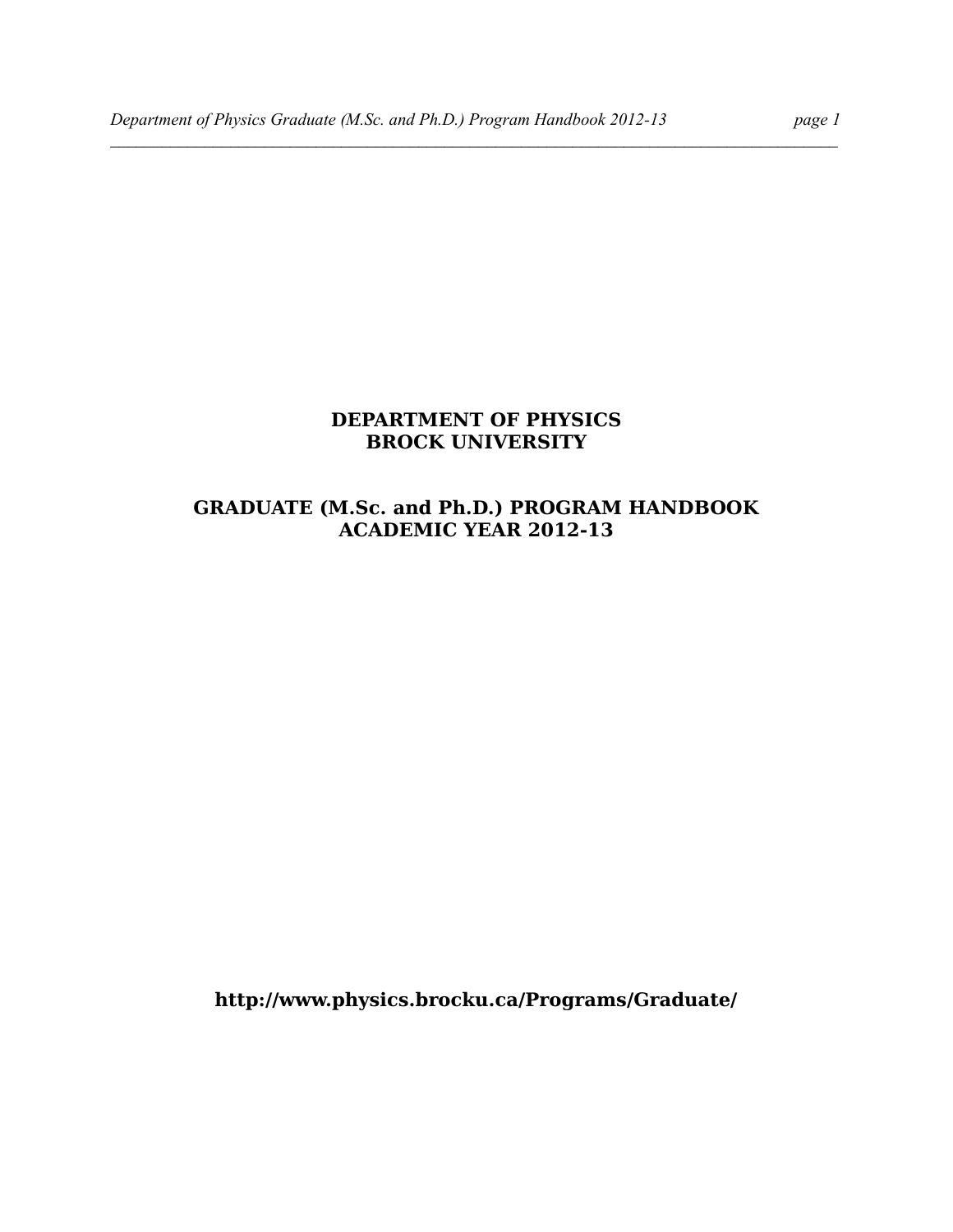# **Table of Contents**

| 7.3. External thesis review and setting the defence date18 |  |
|------------------------------------------------------------|--|
|                                                            |  |
|                                                            |  |
|                                                            |  |
|                                                            |  |
|                                                            |  |
|                                                            |  |
|                                                            |  |
| 12. Useful links                                           |  |
|                                                            |  |
|                                                            |  |
|                                                            |  |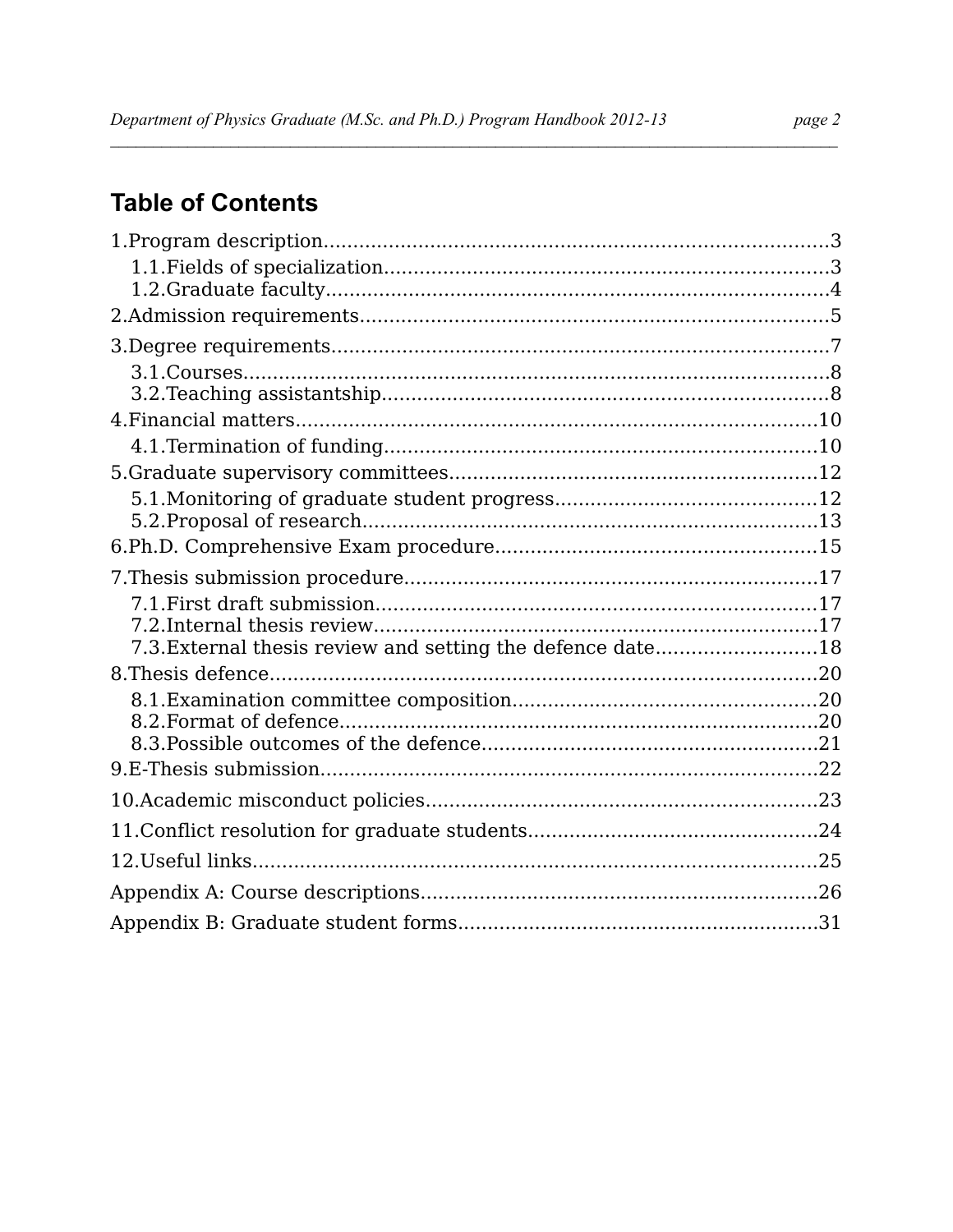# **1. Program description**

The Brock Department of Physics offers thesis-based Master of Science and Doctor of Philosophy programs which focus on condensed matter physics, materials science, theoretical physics, and biophysics. Potential fields of research which may be pursued are described below.

 $\mathcal{L} = \{ \mathcal{L} \mathcal{L} \mathcal{L} \mathcal{L} \mathcal{L} \mathcal{L} \mathcal{L} \mathcal{L} \mathcal{L} \mathcal{L} \mathcal{L} \mathcal{L} \mathcal{L} \mathcal{L} \mathcal{L} \mathcal{L} \mathcal{L} \mathcal{L} \mathcal{L} \mathcal{L} \mathcal{L} \mathcal{L} \mathcal{L} \mathcal{L} \mathcal{L} \mathcal{L} \mathcal{L} \mathcal{L} \mathcal{L} \mathcal{L} \mathcal{L} \mathcal{L} \mathcal{L} \mathcal{L} \mathcal{L} \$ 

## **1.1. Fields of specialization**

## **Experimental Condensed Matter Physics and Materials Science:**

Investigation of the optical properties of materials with phase transitions (*e.g.*, ferromagnets, superconductors, heavy fermion, spin- and chargedensity wave compounds) via optical spectroscopy from mm wave to uv. Preparation and characterization of ceramic, single crystal and thin film (using pulsed-laser deposition) high-*Tc* superconductors, CMR materials (manganites) and amorphous alloys. Magnetic and transport properties at ambient and high pressure utilizing measurement techniques such as SQUID magnetometry, specific heat, and dc-resistivity.

## **Theoretical physics:**

Superconductivity: unconventional pairing, novel materials (high-*Tc*, magnetic, *etc*.), localization and superconductivity, superconducting glassy state. Transport in metals: transport properties of heavy fermion systems. Non-crystalline materials: calculation of electronic structure and transport properties of amorphous and liquid metals, quasicrystals, alloys and semiconductors, vibrational and magnetic properties of amorphous solids. Linear response calculations of electron-phonon interaction and superconductivity in solids. Quantum Monte Carlo studies of physical properties of isolated atoms and molecules. Monte Carlo and molecular dynamics studies of biological molecules. Dynamic systems. Mathematical physics.

## **Biophysics:**

Nuclear Magnetic Resonance spectroscopy and relaxation measurements in soft condensed matter systems. Study of collective motions in model membranes, phase transitions in liquid crystals. Exploration of various morphologies and phase behaviour of lipid/water systems using scattering techniques (*e.g*. neutrons, x-ray and light). Study of the protein/membrane interactions; structural characteristics of membrane active peptides. Biophysics of photosynthetic energy conversion using a combination of specialized optical spectroscopic techniques and theoretical models for excitation energy transfer and electron transport. Time-resolved Electron Spin Resonance spectroscopy and light-induced spin polarization in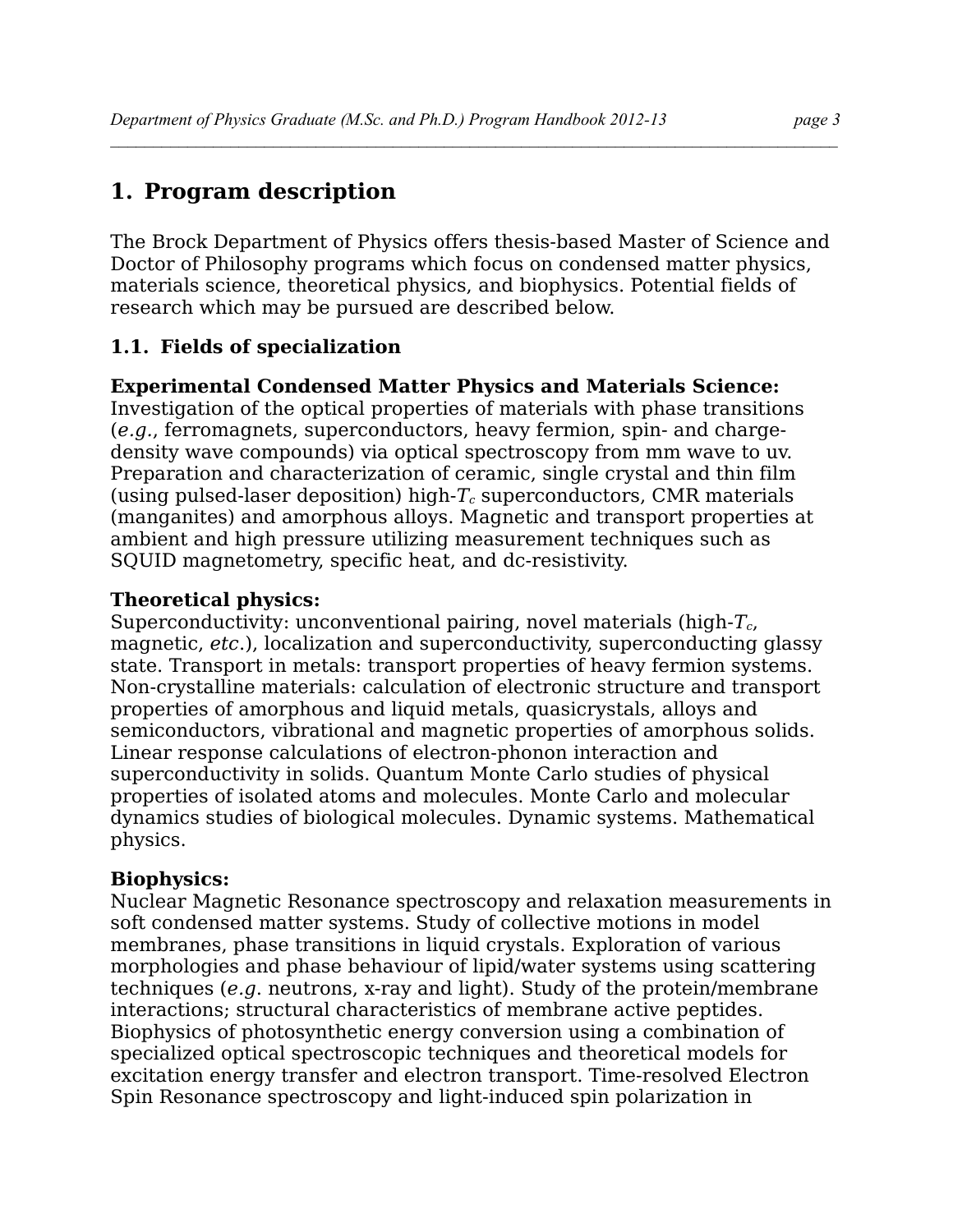photosynthetic membrane proteins and donor acceptor molecular complexes. Investigation of energy and electron transfer and spin dynamics in these systems.

## **1.2. Graduate faculty**

Every student in the program is supervised by a member of the Physics graduate faculty. Joint supervisions by two or more faculty members are possible. Adjunct faculty may co-supervise graduate students with faculty from the Department of Physics.

#### *Professors*

Stephen Anco (Mathematics), Shyamal K. Bose (Physics), Douglas H. Bruce (Biological Sciences), Bozidar Mitrovic (Physics), Fereidoon S. Razavi (Physics), Maureen Reedyk (Physics), Stuart M. Rothstein (Chemistry), Kirill Samokhin (Physics), Art van der Est (Chemistry), Jan Vrbik (Mathematics), Thomas Wolf (Mathematics)

#### *Associate Professors*

David A. Crandles (Physics), Henryk Fuks (Mathematics), Thad A. Harroun (Physics), Alexander Odesskii (Mathematics), Edward Sternin (Physics)

#### *Adjunct Professors*

James A. Blackburn (Wilfrid Laurier University), John Katsaras (NRC, Chalk River), Reinhard Kremer (Max-Planck Institute, Germany), Gerald Moran (McMaster University), Ole Steuernagel (University of Hertfordshire, UK)

*Professors Emeritus* Ramesh C. Shukla (Physics)

*Graduate Program Director* Prof. Kirill Samokhin, *Kirill.Samokhin@brocku.ca*

*Graduate Officer of the Faculty of Mathematics and Science* Beulah Alexander, *[balexander@brocku.ca](mailto:balexander@brocku.ca) 905-688-5550, ext. 3115*

*Administrative Assistant* Elizabeth Horvath, *physics@brocku.ca 905-688-5550, ext. 3412 Mackenzie Chown B210*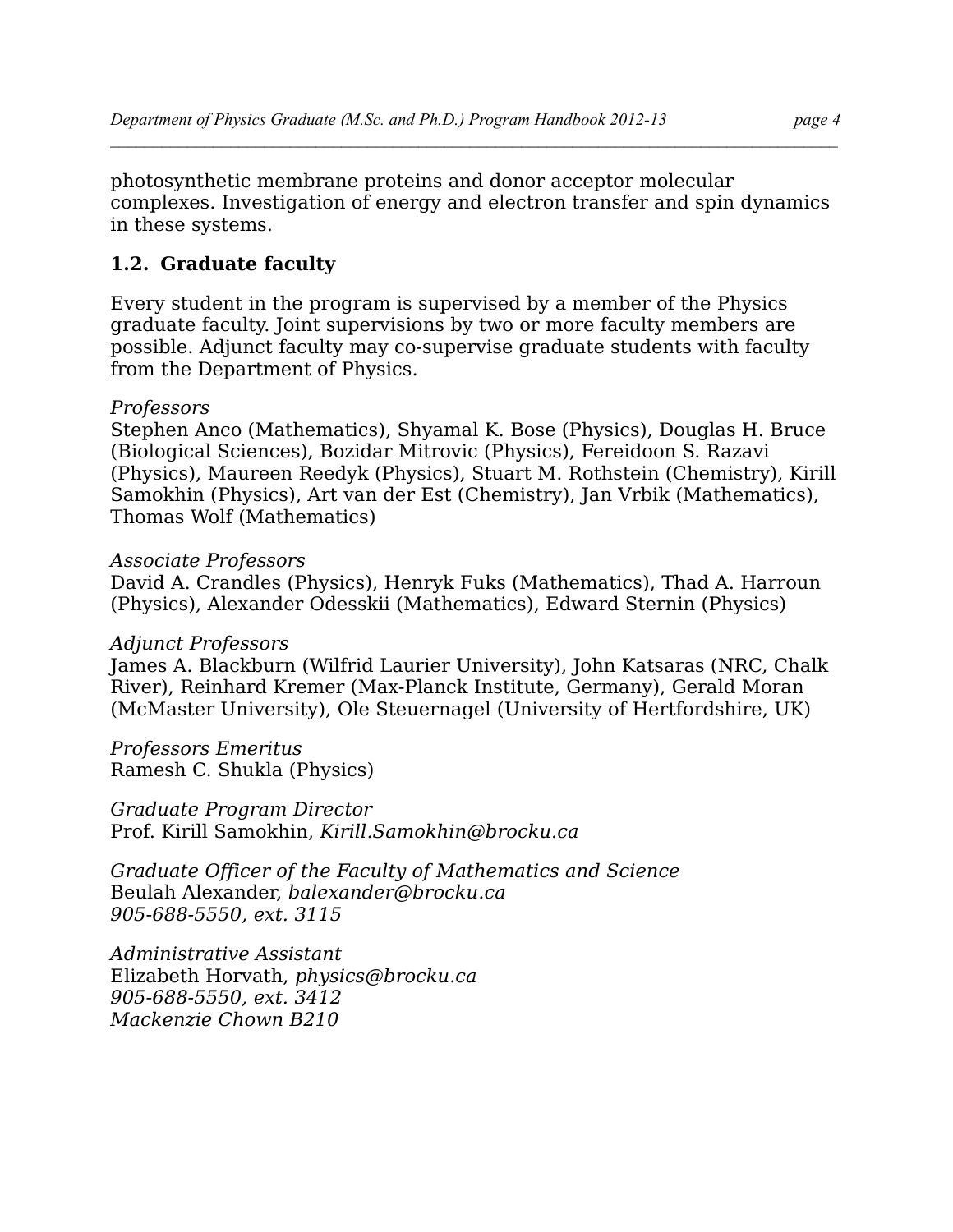# **2. Admission requirements**

Detailed information about the admission procedure and the University admission requirements can be found on the Faculty of Graduate Studies webpage, currently at

 $\mathcal{L} = \{ \mathcal{L} \mathcal{L} \mathcal{L} \mathcal{L} \mathcal{L} \mathcal{L} \mathcal{L} \mathcal{L} \mathcal{L} \mathcal{L} \mathcal{L} \mathcal{L} \mathcal{L} \mathcal{L} \mathcal{L} \mathcal{L} \mathcal{L} \mathcal{L} \mathcal{L} \mathcal{L} \mathcal{L} \mathcal{L} \mathcal{L} \mathcal{L} \mathcal{L} \mathcal{L} \mathcal{L} \mathcal{L} \mathcal{L} \mathcal{L} \mathcal{L} \mathcal{L} \mathcal{L} \mathcal{L} \mathcal{L} \$ 

*https://experience.brocku.ca/Graduate\_Study/applynow.ezc* 

## **MSc**

Candidates for the program require successful completion of an Honours Bachelor's degree, or equivalent, in Physics, with a minimum 75% overall grade average from an accredited institution. Students whose grade averages are between 70% and 75% can be admitted into the program in exceptional circumstances. Applicants holding a degree without sufficient concentration in the area of the intended Master's degree, may be required to complete additional courses beyond those outlined as required for degree completion. The Graduate Record Examination (GRE) is recommended for international students but not required. Agreement from a member of the Physics graduate faculty to supervise the student is also required for admission to the program.

The Physics Graduate Admissions Committee will review all applications and recommend admission for a limited number of suitable candidates.

Students are normally admitted as full-time students. Part-time candidates may be considered.

## **PhD**

Students can be admitted into the PhD program through one of the following three options:

- **1.** After successful completion of a MSc degree (or equivalent) in Physics or a closely related discipline, with at least an 80% overall average.
- **2.** After one year in the Brock Physics MSc program. Students wishing to transfer to the PhD stream will be expected to have completed all required Master's coursework, with at least an 80% average. Requests to transfer must be approved by the student's supervisory committee (normally, at the second biannual meeting in the first year of the student's MSc program) and then submitted to the Graduate Program Director, at least four weeks prior to the transfer date. The Request to Transfer Form is available at the Physics graduate program website, see also Appendix C.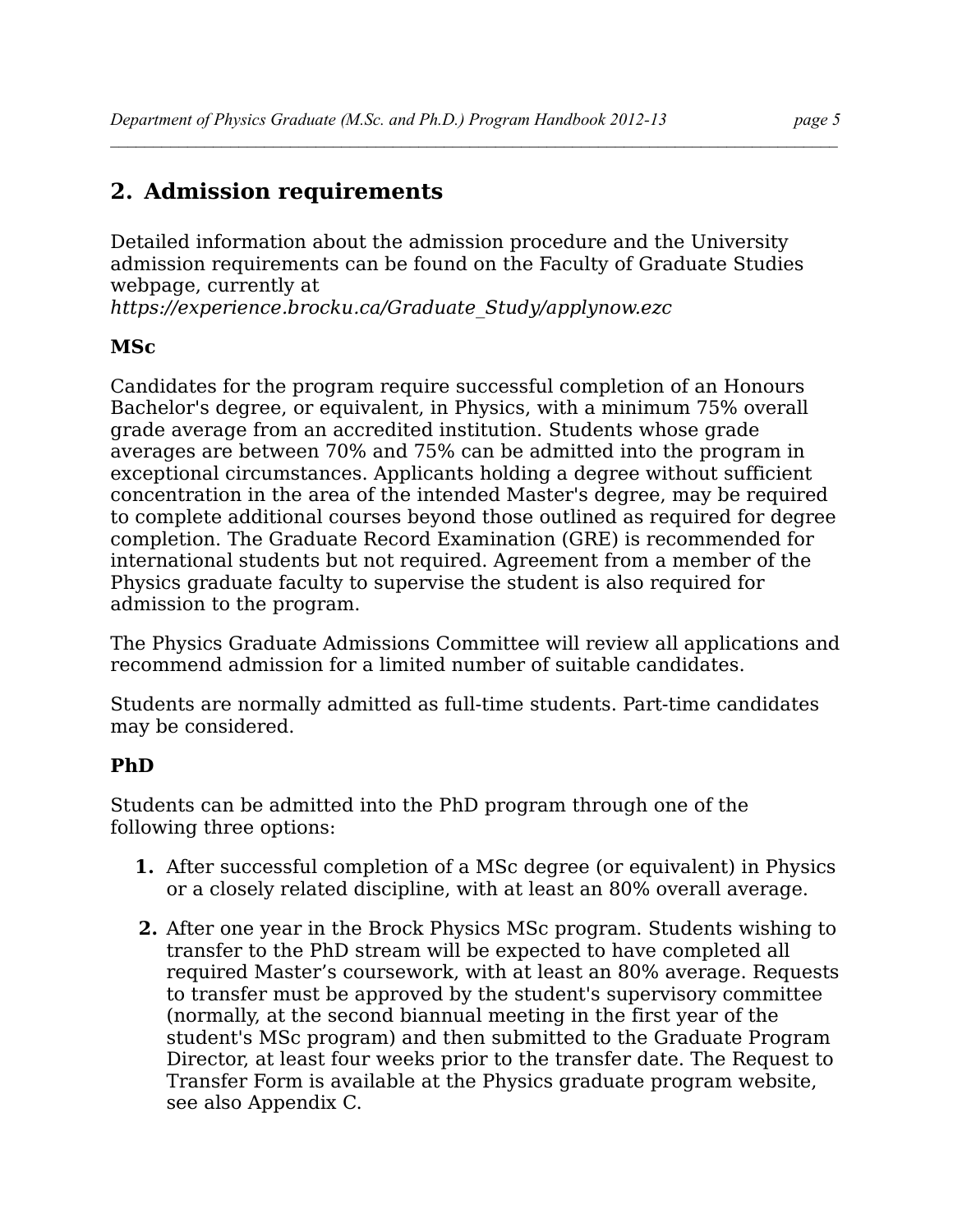**3.** In exceptional cases, a student may be admitted directly to the PhD program with a four-year honours Bachelors' degree, or the equivalent; his or her academic standing (normally, with at least an 85% major average) and research potential must be demonstrably commensurate with readiness for doctoral study.

If a student admitted through option 1 or 2 did not complete graduate courses in Advanced Quantum Mechanics, Advanced Statistical Physics, and Advanced Electrodynamics prior to their admission to the PhD program, they will be required to complete them as part of the PhD degree requirements.

Students admitted into the PhD program cannot transfer into the MSc stream.

The Graduate Record Examination (GRE) is recommended for international students, but not required. Agreement from a member of the Physics graduate faculty to supervise the student is also required for admission to the program.

The Graduate Admissions Committee will review all applications and recommend admission for a limited number of suitable candidates.

Only full-time PhD students will be admitted.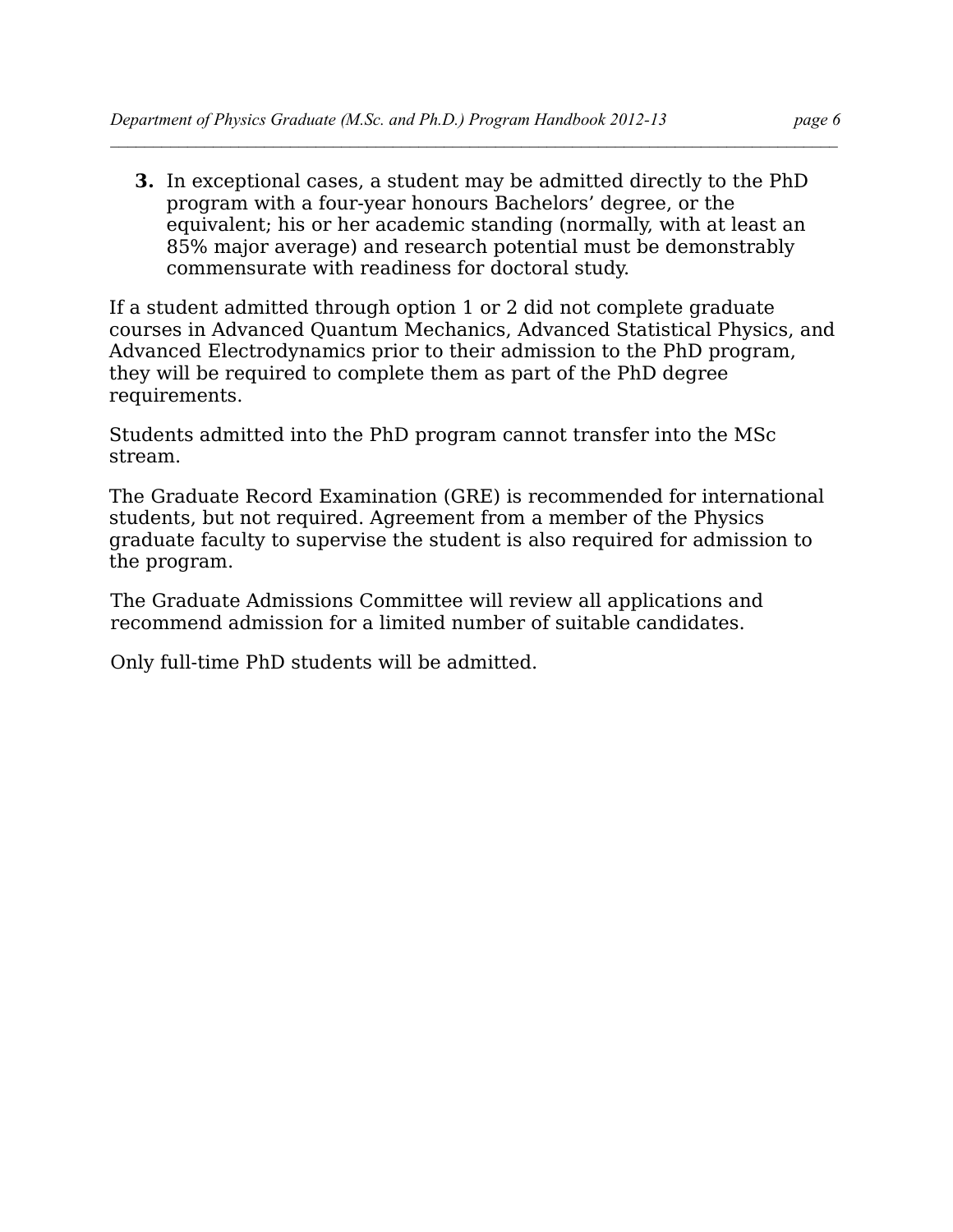## **3. Degree requirements**

## **MSc**

For full-time students, the program duration is normally 6 terms (two years). The minimum residency requirement is 3 terms of full-time registration. Full-time students must complete all course and thesis requirements within three years from the date of first registration. Any extension beyond the normal two-year period must be approved by the supervisory committee and the Graduate Program Director. For part-time students, the maximum program duration is five years.

 $\mathcal{L} = \{ \mathcal{L} \mathcal{L} \mathcal{L} \mathcal{L} \mathcal{L} \mathcal{L} \mathcal{L} \mathcal{L} \mathcal{L} \mathcal{L} \mathcal{L} \mathcal{L} \mathcal{L} \mathcal{L} \mathcal{L} \mathcal{L} \mathcal{L} \mathcal{L} \mathcal{L} \mathcal{L} \mathcal{L} \mathcal{L} \mathcal{L} \mathcal{L} \mathcal{L} \mathcal{L} \mathcal{L} \mathcal{L} \mathcal{L} \mathcal{L} \mathcal{L} \mathcal{L} \mathcal{L} \mathcal{L} \mathcal{L} \$ 

All students must complete a research project that culminates in writing and defending a thesis. There will be an oral defence of the thesis.

Students must enroll in PHYS 5F90 (MSc Thesis) each term. In addition to PHYS 5F90, students must complete a minimum of four PHYS half-credits of coursework. Only one half-credit may be at the 4(alpha)00 level, and credits obtained in the graduate seminar courses (PHYS 5P91/7P91) cannot be counted as part of the course requirements. Depending on their background and progress in the program, students may be required by the supervisory committee to take additional credits. Detailed information about the registration policies and procedures can be found on the Graduate Studies webpage, currently at *http://www.brocku.ca/graduate-studies/currentstudents*

## **PhD**

For students entering the PhD program through option 1 or 3, the program duration is normally 12 terms (four years). For students entering the PhD program through option 2, the program duration is normally 15 terms (five years) inclusive of the time spent in the MSc. The minimum residency requirement is 6 terms for options 1 and 2, and 9 terms for option 3. Students must complete all degree requirements within six years from the date of first registration.

All students must complete a research project that culminates in writing and defending a thesis. There will be an oral defence of the thesis. Students must enroll in PHYS 7F90 (PhD Thesis) each term.

Students admitted through option 1 or 2 must obtain a minimum of two PHYS graduate half-credits, pass two graduate seminar courses (PHYS 5P91 and PHYS 7P91), and pass the scientific writing course (PHYS 5N01).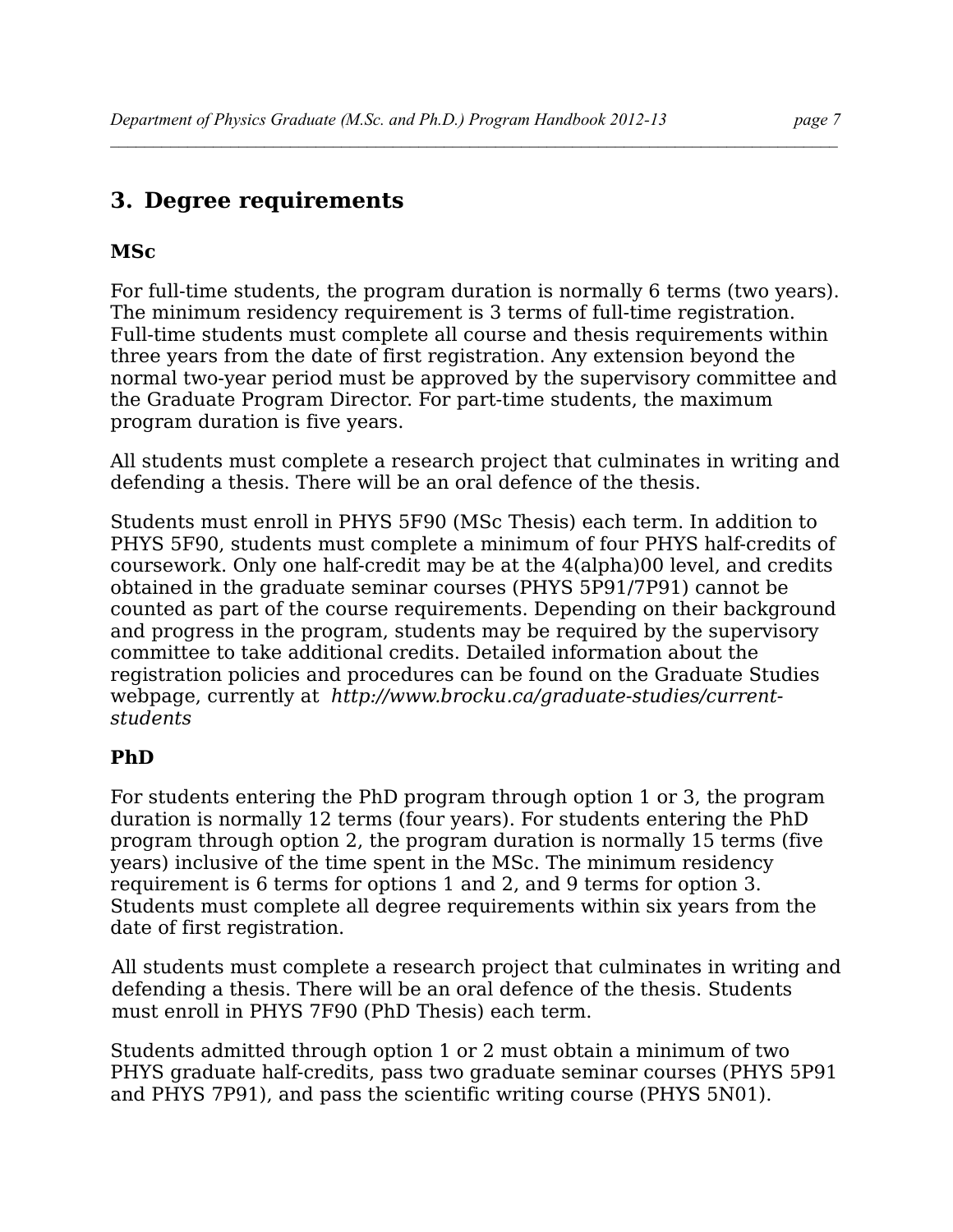Students admitted through option 3 must obtain a minimum of four PHYS graduate half-credits (which must include Advanced Quantum Mechanics, Advanced Statistical Physics, and Advanced Electrodynamics), pass the two graduate seminar courses, and pass the scientific writing course.

Advanced Quantum Mechanics, Advanced Statistical Physics, and Advanced Electrodynamics are core graduate Physics courses. Every PhD student must have credits in all three core courses.

Students must also successfully complete a comprehensive exam, which takes place within the first 24 months of their PhD program. Students must complete all their course requirements (except the thesis, the graduate seminars, and the writing course) before the comprehensive exam.

## **3.1. Courses**

The list of graduate PHYS courses currently offered by the Brock Department of Physics is given in Appendix A. Please note that not all courses are offered in every academic year. Refer to the timetable for scheduling information, currently at

*http://www.brocku.ca/registrar/guides/grad/timetable/terms.php*

Students choose their courses in consultation with their thesis supervisor and the supervisory committee and must have their course selections approved by both the supervisor and the Graduate Program Director each term. Depending on their background and progress in the program, students may be required to take additional credits, either by the supervisory committee or at the time of admission.

The thesis supervisor may not offer all the courses in a student's program. When appropriate and with prior permission of the supervisory committee and an approval of the Graduate Program Director, courses offered outside the Department of Physics (*i.e*. those not listed or cross-listed as PHYS) may be taken to fulfil course requirements.

Graduate credit is not given in courses where the final grade is less than 70%. Obtaining a failing grade (<70%) in a graduate course is sufficient grounds for dismissal from the program. While a failed course may be repeated, no course may be repeated more than once, and no more than a total of one credit may be repeated.

## **3.2. Teaching assistantship**

In addition to the coursework, students will participate in the running of undergraduate courses in the Brock Department of Physics as teaching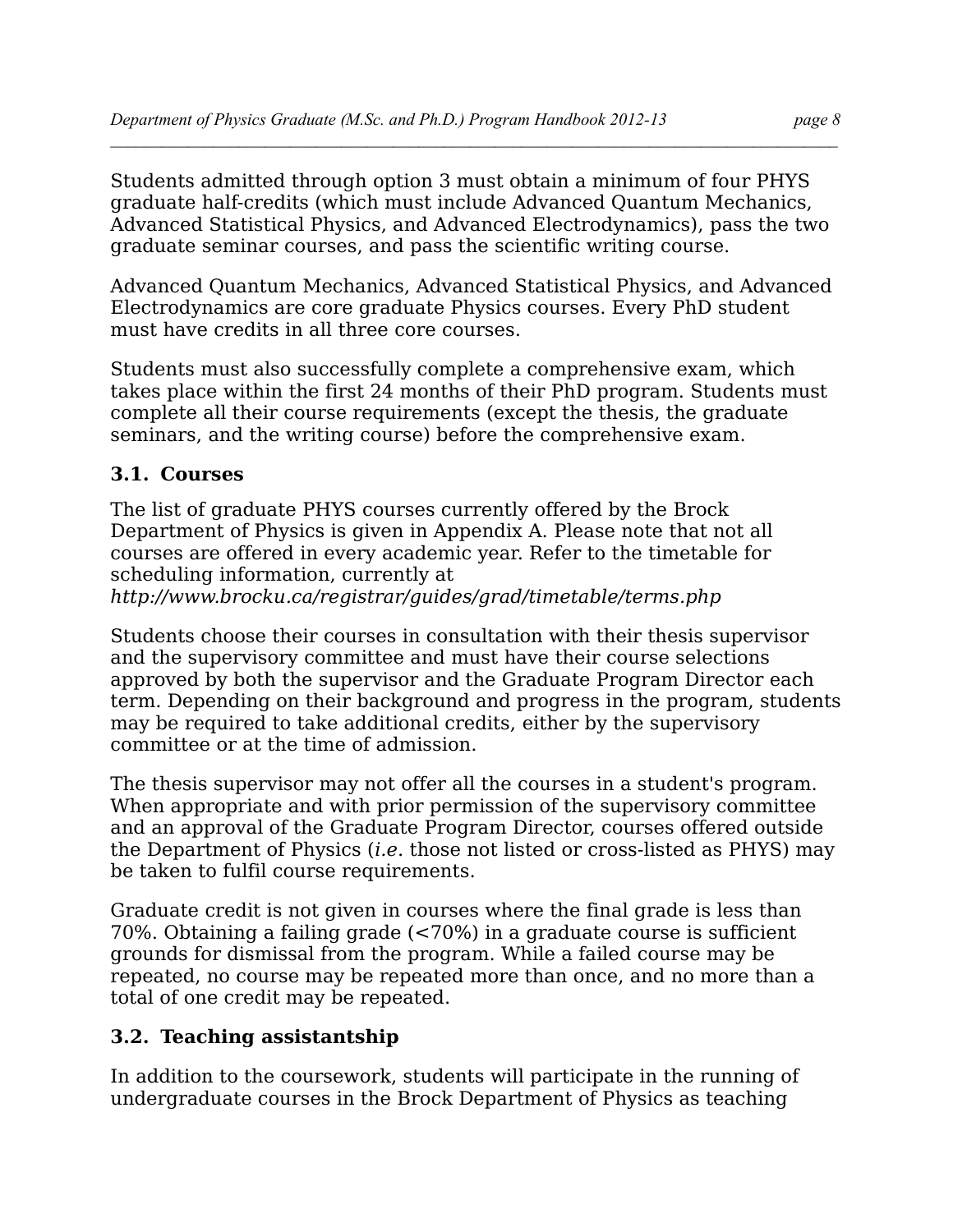assistants (for which a graduate teaching assistantship stipend will be paid), for a minimum of three terms. The responsibilities will include grading undergraduate student work and/or serving as a laboratory demonstrator or tutorial leader.

 $\mathcal{L} = \{ \mathcal{L} \mathcal{L} \mathcal{L} \mathcal{L} \mathcal{L} \mathcal{L} \mathcal{L} \mathcal{L} \mathcal{L} \mathcal{L} \mathcal{L} \mathcal{L} \mathcal{L} \mathcal{L} \mathcal{L} \mathcal{L} \mathcal{L} \mathcal{L} \mathcal{L} \mathcal{L} \mathcal{L} \mathcal{L} \mathcal{L} \mathcal{L} \mathcal{L} \mathcal{L} \mathcal{L} \mathcal{L} \mathcal{L} \mathcal{L} \mathcal{L} \mathcal{L} \mathcal{L} \mathcal{L} \mathcal{L} \$ 

The maximum total number of TA hours currently permitted by the Faculty of Graduate Studies is 240 hours/year, or 120 hours/term.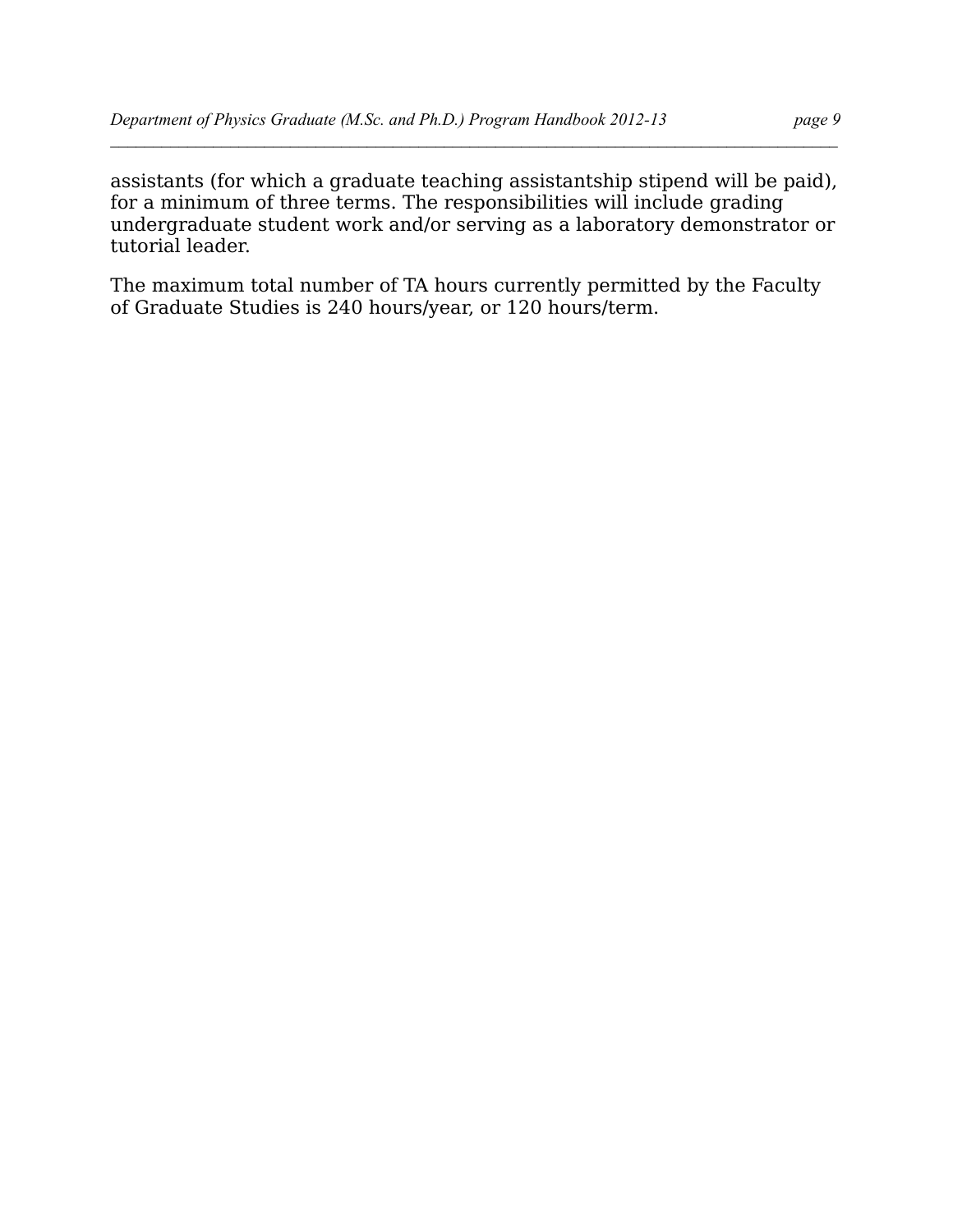# **4. Financial matters**

For the defined normal duration of the graduate Physics program at Brock, full-time students will normally be supported by some combination of a research assistantship paid from the research grants of supervising faculty, a graduate fellowship from the University, teaching assistantship stipends from the Department of Physics, and possibly some provincial or federal scholarships. In addition, international students may receive bursaries to help offset the cost of higher tuition fees. Students of good academic standing and in financial need may qualify for additional scholarships or bursaries. Students should make sure that they understand exactly how they will be supported and for how long.

 $\mathcal{L} = \{ \mathcal{L} \mathcal{L} \mathcal{L} \mathcal{L} \mathcal{L} \mathcal{L} \mathcal{L} \mathcal{L} \mathcal{L} \mathcal{L} \mathcal{L} \mathcal{L} \mathcal{L} \mathcal{L} \mathcal{L} \mathcal{L} \mathcal{L} \mathcal{L} \mathcal{L} \mathcal{L} \mathcal{L} \mathcal{L} \mathcal{L} \mathcal{L} \mathcal{L} \mathcal{L} \mathcal{L} \mathcal{L} \mathcal{L} \mathcal{L} \mathcal{L} \mathcal{L} \mathcal{L} \mathcal{L} \mathcal{L} \$ 

Information about internal and external financial support available to students can be found on the Faculty of Graduate Studies website, currently at *http://www.brocku.ca/graduate-studies/current-students/internalfinancial-support* and *http://www.brocku.ca/graduate-studies/current-students/financialinformation*

Supervisors are not obligated to provide any form of research assistantship beyond the normal funding period for a full-time graduate student. Please also note that the current rules of the Teaching Assistants' Union give preference to graduate students only during the first two years of their program.

Students receiving support from the supervisor's research grants are expected to provide a reasonable work return on duties assigned to them by the supervisor.

In addition to the tuition fee, students are required to pay other fees, such as Health Services Fee, Athletics Fee, University Health Insurance Fee (for foreign students), *etc*. For more information about the fees, the financial support available, and the cost of living in St. Catharines, please consult the Graduate Studies webpage, currently at *http://www.brocku.ca/graduatestudies/current-students/tuition-and-fees*

## **4.1. Termination of funding**

Financial support from the program may be reduced or terminated only for cause. This may be done only on the recommendation of the supervisory committee and approved by the Graduate Program Director. Such reasons may include, but are not restricted to the following: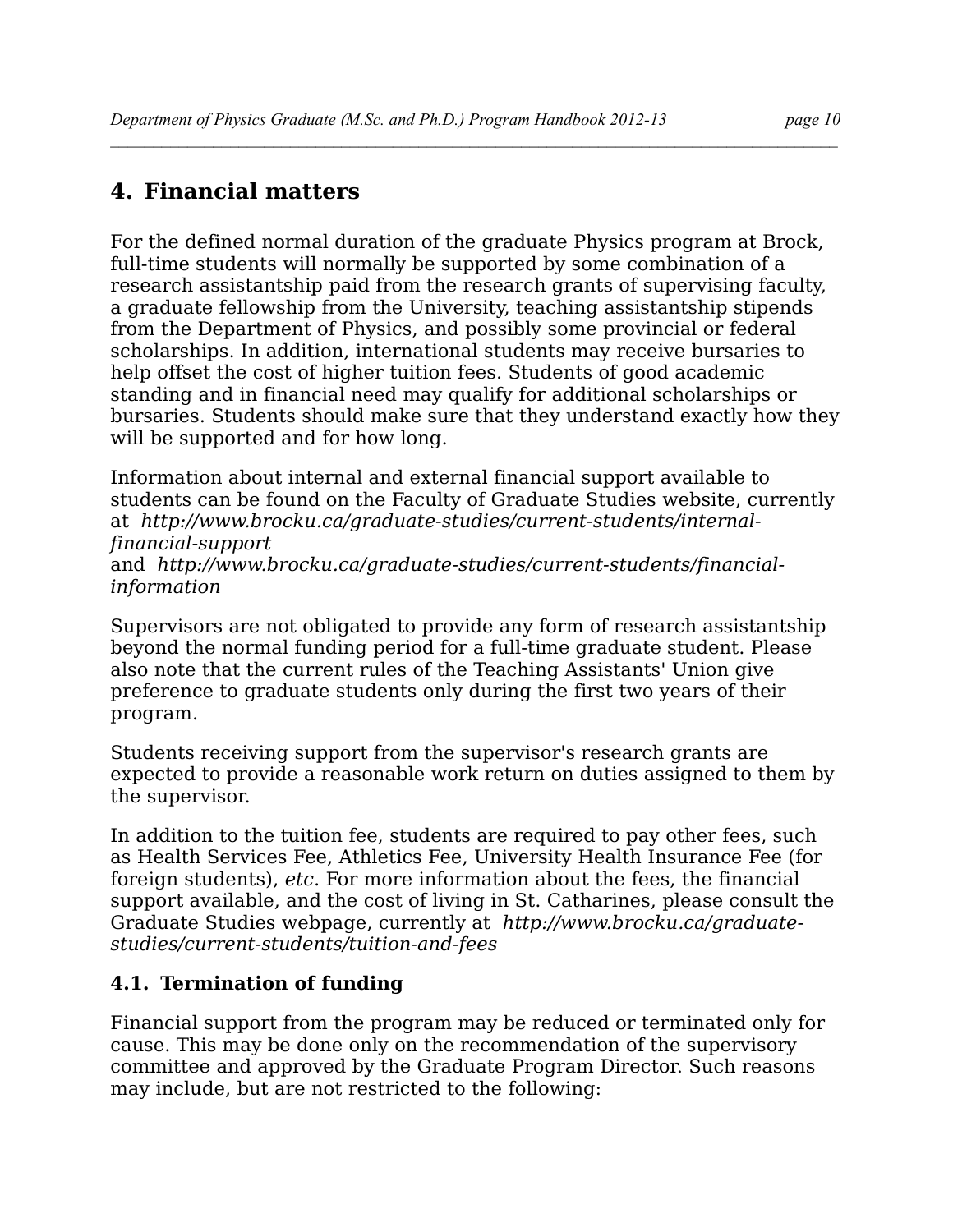- failure to carry on research at a rate deemed reasonable by the supervisory committee;
- failure to perform teaching assistantship duties adequately;
- proven instances of academic misconduct in research and/or coursework.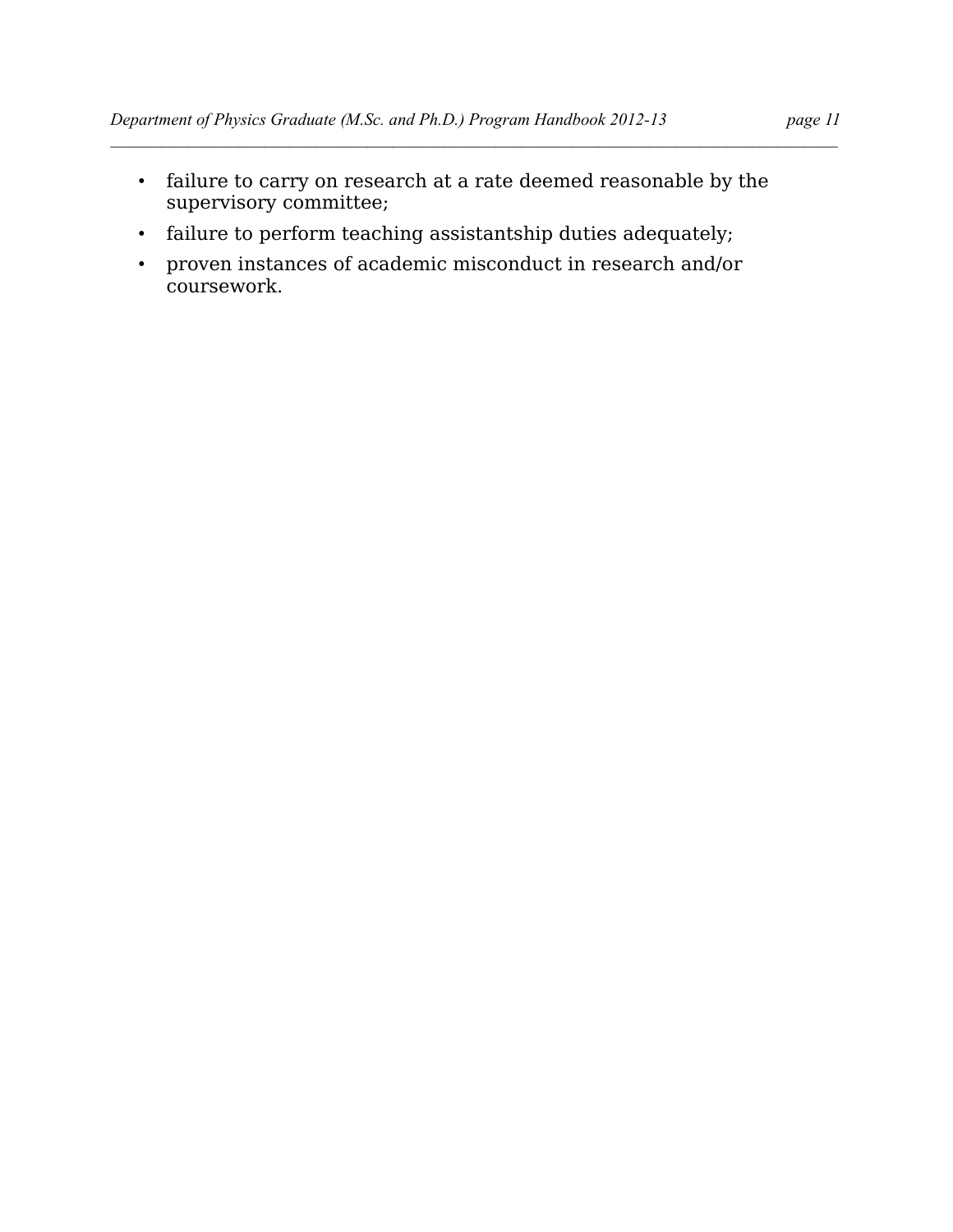## **5. Graduate supervisory committees**

All graduate students are supervised by a supervisory committee. The supervisory committee usually consists of the student's research supervisor (or supervisors, in the case of a joint supervision) and two additional faculty members from the Physics graduate program, one of whom will serve as Chair of the committee. Exceptions to this structure may occur, *e.g.*, when the supervisor's primary appointment is not in Physics.

Supervisory committees are formed by the Graduate Program Director, who will ensure that at least one other committee member will be from the same research area as the student and the supervisor. Normally, at least two of the research areas of the Department of Physics will be represented on the committee. The Graduate Program Director will attempt to distribute supervisory committee duties equitably among faculty.

In the absence of the supervisor (*e.g.*, during a sabbatical), the Graduate Program Director, in consultation with the supervisory committee, shall ensure that a resident faculty member is responsible for overseeing the student. In the event that the supervisor leaves the University permanently, the Graduate Program Director, in consultation with the supervisory committee, shall appoint a new supervisor.

If either the student or supervisor wishes to initiate a change in supervisor, the request must be presented in writing, with explanation, to the Graduate Program Director for review. If approved by the Graduate Program Director, the request will be forwarded for approval to the Dean of the Faculty of Mathematics and Science and the Dean of Graduate Studies. The supervisor change may result in an extension to the length of time needed to complete the degree.

## **5.1. Monitoring of graduate student progress**

Graduate students are responsible for convening their supervisory committees for regular meetings. Minimally, supervisory committees should meet at least twice in each year of a student's program. Additional meetings may be called at the request of the student, the supervisor, other members of the committee, the Graduate Program Director, or the Chair of the Department of Physics. A meeting of the supervisory committee should also be held when major changes to a student's program are contemplated, such as a transfer from the MSc into the PhD stream or a major change to the student's research project.

The supervisory committee shall review: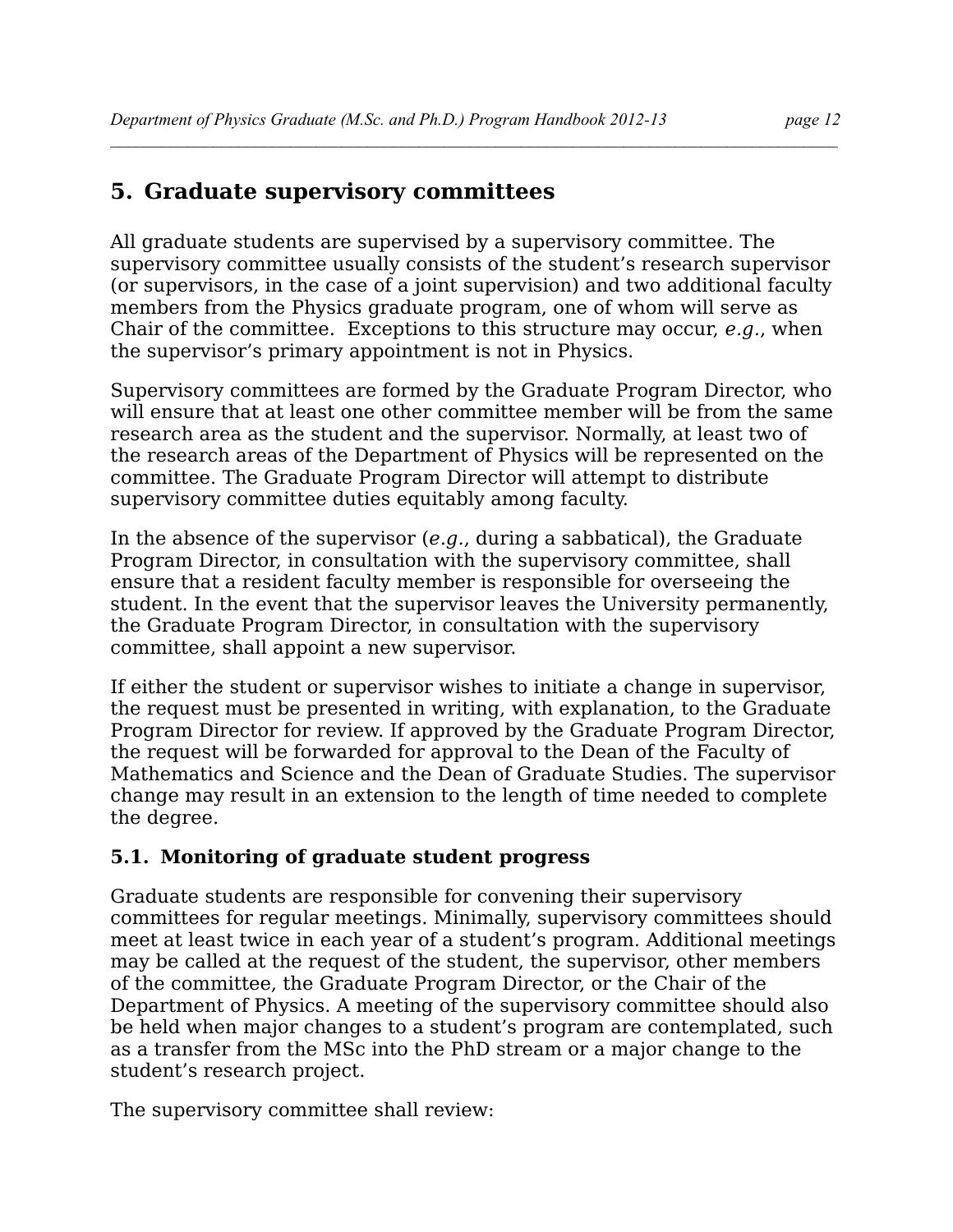- program course and ancillary requirements;
- performance in courses;
- progress in research;
- performance as a teaching assistant, if appropriate.

The decision of the supervisory committee is by majority, except when the sole dissenting vote is that of the supervisor. If this happens, the supervisory committee will be expanded to hear the case. The Graduate Program Director will add two members of the Physics graduate program, in consultation with the student. The decision of the expanded committee will be that of the majority and final.

In a case when a graduate student's performance has been deemed unsatisfactory, the committee will meet again within six months to evaluate the student's progress. Students will normally be dismissed from the graduate program after two successive meetings of the supervisory committee in which their performance in the program is deemed unsatisfactory. In some circumstances, with an approval of the Graduate Program Director, a student can be dismissed from the program after one unsatisfactory review by the supervisory committee.

Students should be aware that it is their responsibility to make sure their committee meetings take place (unless the meeting is called by the supervisor, other members of the committee, the Graduate Program Director, or the Department Chair). The supervisory committee meetings must be documented with the Graduate Student Progress Report Form (available at the Physics graduate program website, see also Appendix C), which should be brought to the committee meeting by the student.

Each graduate student receiving an external scholarship must also have a satisfactory yearly Graduate Student External Progress Report Form sent to the scholarship agency by the Graduate Studies Office in order to continue receiving external scholarship funding. This form is available from the Graduate Studies website, currently at *http://www.brocku.ca/graduatestudies/current-students/student-forms*

## **5.2. Proposal of research**

All students must present and have approved by their supervisory committee a proposal of research. No later than in the second term of study for a graduate student, the graduate student should organize a meeting of the supervisory committee, in which the proposal of research will be presented. Normally, it will be an oral presentation 20-30 minutes in length,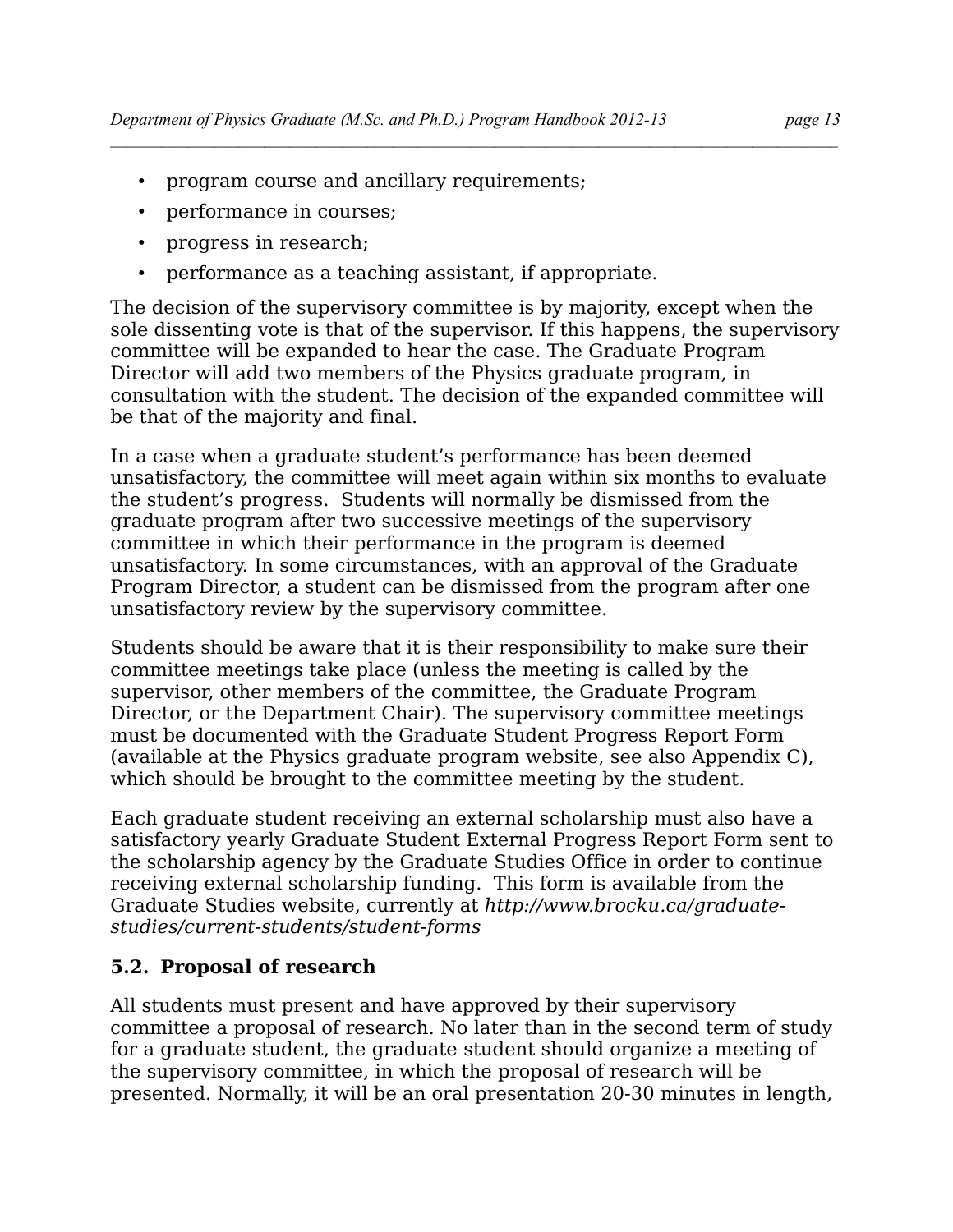containing the following information:

- title of the research project;
- project objectives/questions/hypothesis to be researched;
- literature discussion to put the project into context of the current understanding in the research field;
- methodology to be used to answer the research questions;
- course work being currently taken or to be taken over the next year;
- timeline for project objectives.

The student must provide the chair of the supervisory committee with a printed copy of the presentation to be included with the progress report.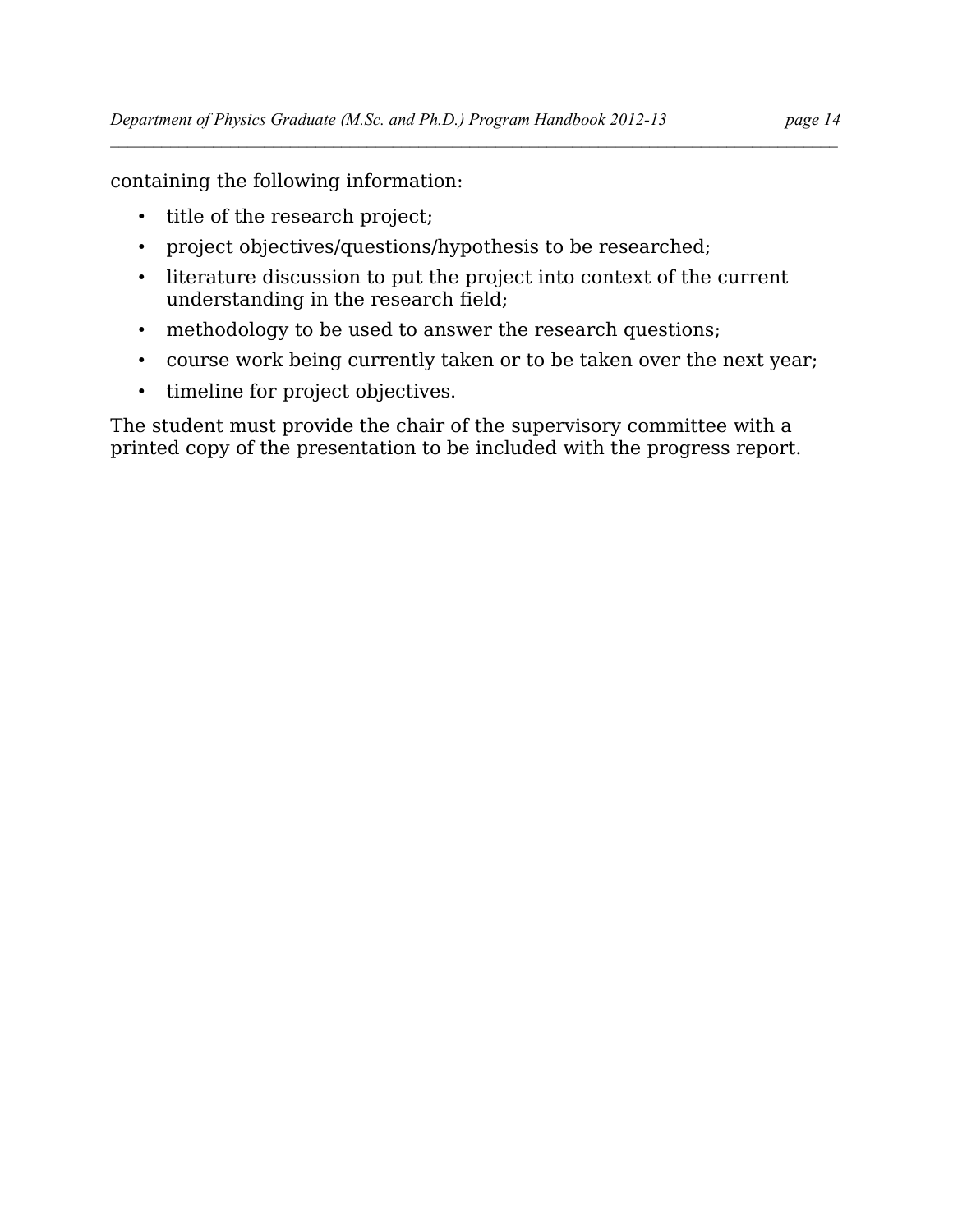## **6. Ph.D. Comprehensive Exam procedure**

The PhD comprehensive exam will test student's knowledge of their research field and related areas of physics, and also their ability to pursue and complete original research at the PhD level.

The comprehensive exam takes place within the first 24 months of the student's PhD program, after all course requirements (except the thesis, the graduate seminars, and the writing course) have been fulfilled. If the student has not completed the course requirements within the first 24 months, the appropriate course of action will be determined by the Graduate Program Director in consulation with the supervisory committee.

The arrangements for the exam are made by the Graduate Program Director, who will form the examination committee and set the examination date. The examination committee consists of two members of the student's supervisory committee, excluding the student's supervisor, and three additional Physics graduate faculty members, one of whom shall serve as Chair of the examination committee.

At least one week prior to the exam, the student must submit to the examination committee a written proposal of research for his/her thesis. The proposal should be about 5 pages in length and contain an abstract, a brief summary of the current status of the field and a literature review, a statement of the research objectives, a description of the methodology, an outline of the progress to date, and a work plan with a timeline.

The examination will consist of an oral presentation by the student about his/her research, around 25-30 minutes in length, followed by questions from the examination committee. The questions of the committee may not necessarily be related to the student's research project, in particular, the examiners may test the student's knowledge of his/her broader research area and also fundamentals from other areas of physics. The total duration of the presentation and the questioning period cannot exceed two hours. When the committee is satisfied with the questioning, the examination chair thanks the student, who then leaves the room so that the committee may deliberate *in camera.*

All five members of the examination committee will vote on the outcome of the exam. The examination committee will award the student either a Pass or Fail grade. The decision of the examination committee shall be that of the majority. All aspects of the student's written proposal of research and his/her performance during the examination will be taken into consideration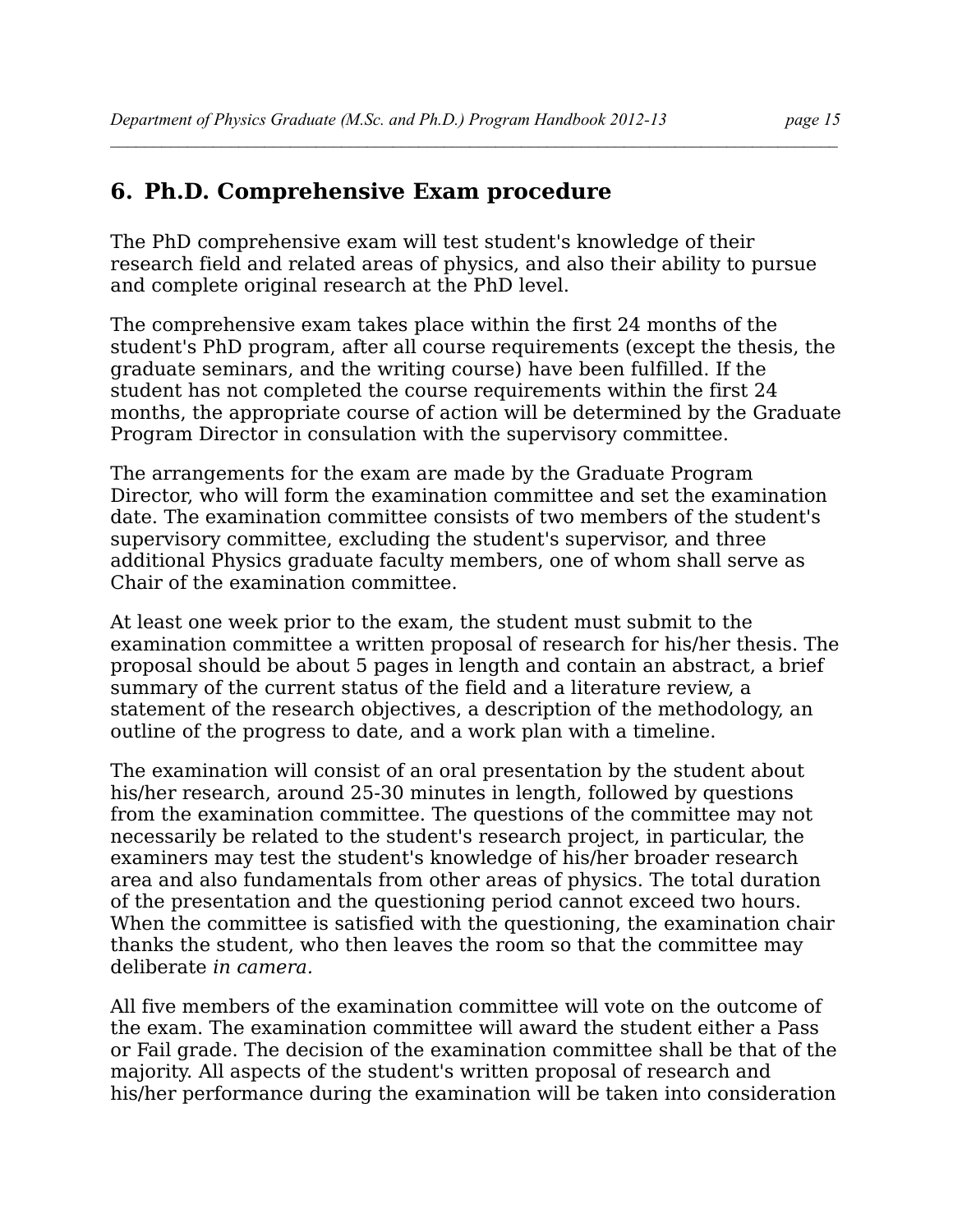when determining the grade.

The decision of the examination committee will be recorded on the PhD Comprehensive Exam Evaluation Form (available at the Physics graduate program website, see also Appendix C) and submitted to the Graduate Program Director.

 $\mathcal{L} = \{ \mathcal{L} \mathcal{L} \mathcal{L} \mathcal{L} \mathcal{L} \mathcal{L} \mathcal{L} \mathcal{L} \mathcal{L} \mathcal{L} \mathcal{L} \mathcal{L} \mathcal{L} \mathcal{L} \mathcal{L} \mathcal{L} \mathcal{L} \mathcal{L} \mathcal{L} \mathcal{L} \mathcal{L} \mathcal{L} \mathcal{L} \mathcal{L} \mathcal{L} \mathcal{L} \mathcal{L} \mathcal{L} \mathcal{L} \mathcal{L} \mathcal{L} \mathcal{L} \mathcal{L} \mathcal{L} \mathcal{L} \$ 

If failed, the student must repeat the examination within four months. A student who fails twice will be dismissed from the program.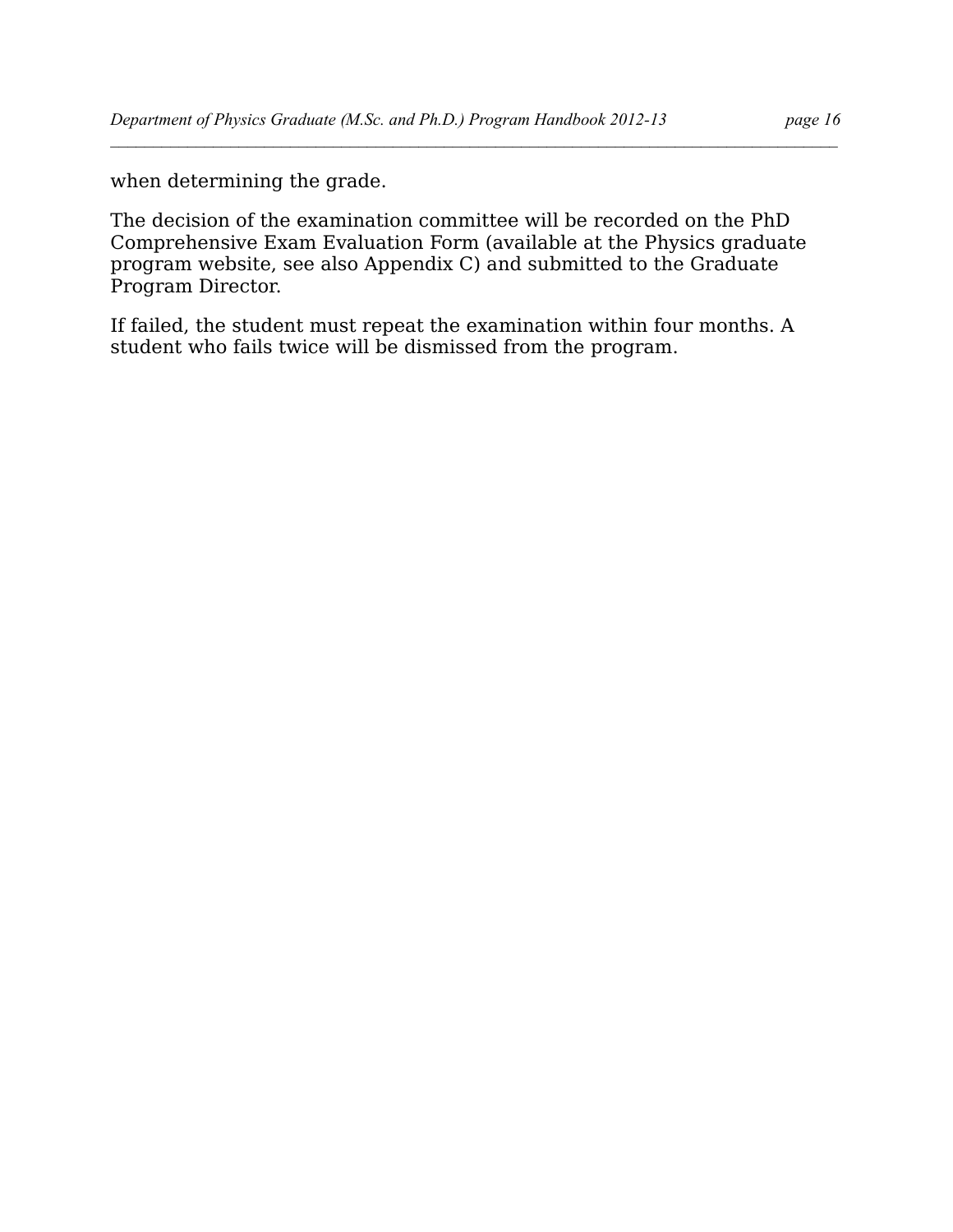## **7. Thesis submission procedure**

The thesis must conform to the Faculty of Graduate Studies Thesis Format Specifications, currently at *[http://www.brocku.ca/graduate-studies/current](http://www.brocku.ca/graduate-studies/current-students/thesis-procedures)[students/thesis-procedures](http://www.brocku.ca/graduate-studies/current-students/thesis-procedures)*

 $\mathcal{L} = \{ \mathcal{L} \mathcal{L} \mathcal{L} \mathcal{L} \mathcal{L} \mathcal{L} \mathcal{L} \mathcal{L} \mathcal{L} \mathcal{L} \mathcal{L} \mathcal{L} \mathcal{L} \mathcal{L} \mathcal{L} \mathcal{L} \mathcal{L} \mathcal{L} \mathcal{L} \mathcal{L} \mathcal{L} \mathcal{L} \mathcal{L} \mathcal{L} \mathcal{L} \mathcal{L} \mathcal{L} \mathcal{L} \mathcal{L} \mathcal{L} \mathcal{L} \mathcal{L} \mathcal{L} \mathcal{L} \mathcal{L} \$ 

All typing and other costs of preparing the thesis are the responsibility of the student.

## **7.1. First draft submission**

First draft of the thesis is a complete draft that requires no further research or additional chapters/sections. The first draft can be submitted only after all the course requirements (including, for PhD students, the graduate seminars and the writing course), have been fulfilled. Students with First Draft Status must be deemed by their supervisory committee to be able to complete their degree requirements within the subsequent term.

Once the student has completed a first draft of the thesis and it has been reviewed and approved by the supervisor and the supervisory committee, the student can hand in this first draft to the Graduate Program Director along with the First Draft Form from the Graduate Studies Office (currently at *http://www.brocku.ca/graduate-studies/current-students/student-forms*) to apply for the first draft tuition reduction. Students must be mindful of the Faculty of Graduate Studies deadlines regarding receipt of the First Draft Form.

First Draft Status may only be awarded once and only for one term.

## **7.2. Internal thesis review**

Once the supervisor agrees that the thesis is ready for internal review, each member of the supervisory committee will receive a copy of the thesis to decide if the thesis is ready for external review. The internal review process will normally take no longer than two weeks. Once the student has made the thesis corrections as directed from the internal review, all members of the supervisory committee will sign off indicating that the thesis is ready for external review.

The internal review must be completed and the final draft of the thesis must be submitted to the Graduate Program Director before the end of the last term of the students' program. Students are strongly encouraged to submit the final draft of the thesis at least 4-6 weeks before the end of the last term.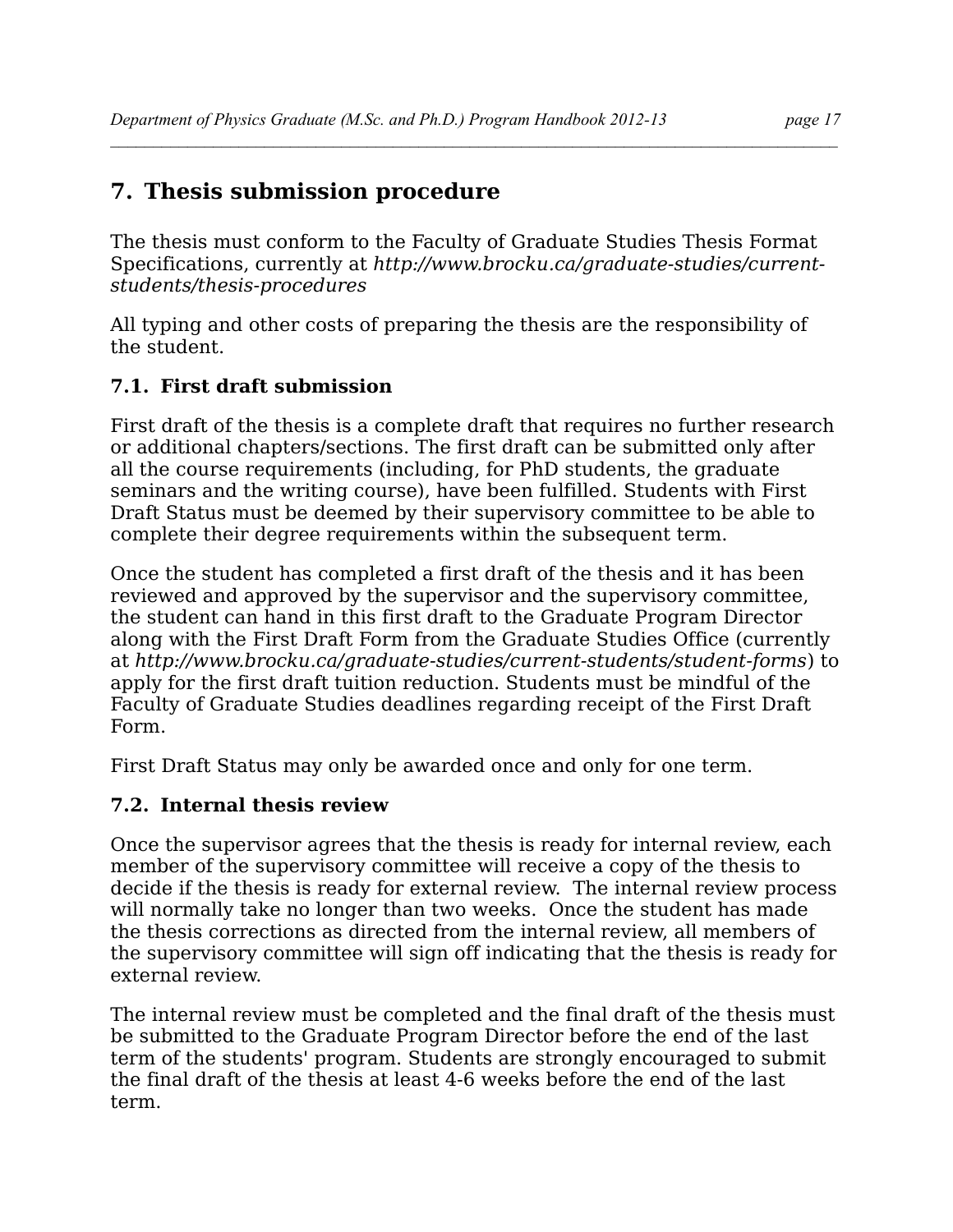After the final draft of the thesis has been submitted to the Graduate Program Director, the student will be required to deposit with the supervisor all laboratory notebooks, together with all other original data records, spectra, samples, etc. These will be retained as the property of the supervisor or the Brock Department of Physics, as appropriate.

## **7.3. External thesis review and setting the defence date**

Once the thesis has passed the internal review, five copies (MSc) or six copies (PhD) along with an electronic PDF file of the thesis are submitted to the Graduate Program Director. The supervisor, in consultation with the student, must also complete and have approved by the Graduate Program Director a list of three potential external examiners, ranked in order of preference.

For MSc theses, two copies of the thesis along with the list of potential external examiners are forwarded to the Dean of Mathematics and Science. The Dean (or the Dean's designate) will appoint the external examiner and forward a copy of the thesis along with the program's policies for thesis examinations to the external examiner. With the approval of the Dean of Graduate Studies and the Dean of Mathematics and Science, the external examiner may be external to the Physics graduate program, but internal to Brock University.

For PhD theses, two copies of the thesis along with the list of potential external examiners are forwarded to the office of the Dean of Graduate Studies. The Dean (or the Dean's designate) will appoint the external examiner and forward a copy of the thesis along with the program's policies for thesis examinations to the external examiner.

Once the Graduate Program Director and the departmental graduate administrative assistant receive notification of who the external examiner will be, a defence date will be set. The date will normally be no more than 4- 6 weeks from the external examiner notification date. The remaining examination committee members will then receive a copy of the thesis for the final defence.

The external examiner shall submit a written evaluation of the thesis to the Graduate Program Director at least one week prior to the defence. It will be identified as part of the report whether the thesis is ready for defence. The external examiner's report will be shared with other members of the examination committee and the student.

For MSc theses, the external examiner may choose not to attend the defence at Brock or via a videolink. In this case, the external examiner's report must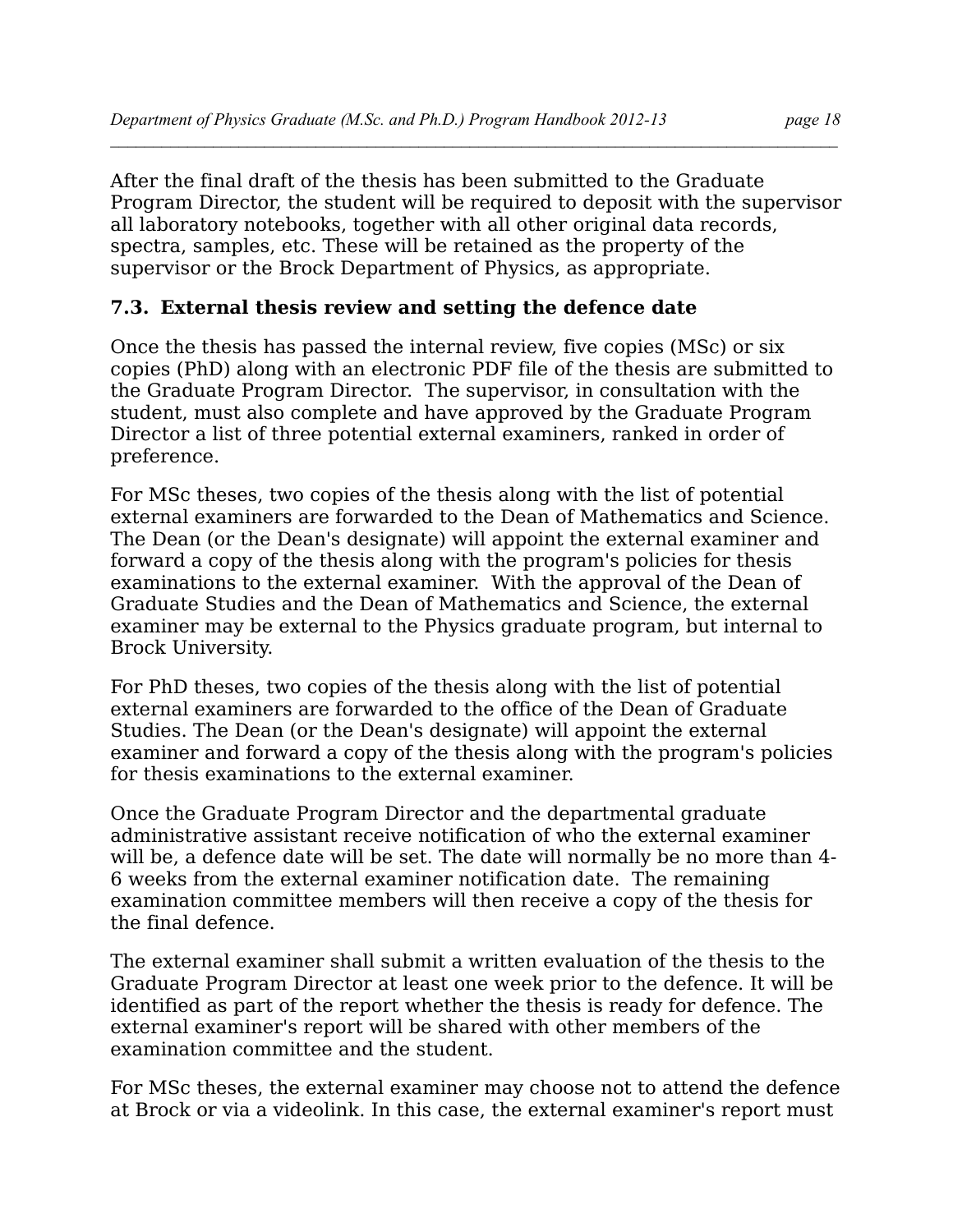include questions to be addressed to the student during the defence by the Chair of the examination committee.

 $\mathcal{L} = \{ \mathcal{L} \mathcal{L} \mathcal{L} \mathcal{L} \mathcal{L} \mathcal{L} \mathcal{L} \mathcal{L} \mathcal{L} \mathcal{L} \mathcal{L} \mathcal{L} \mathcal{L} \mathcal{L} \mathcal{L} \mathcal{L} \mathcal{L} \mathcal{L} \mathcal{L} \mathcal{L} \mathcal{L} \mathcal{L} \mathcal{L} \mathcal{L} \mathcal{L} \mathcal{L} \mathcal{L} \mathcal{L} \mathcal{L} \mathcal{L} \mathcal{L} \mathcal{L} \mathcal{L} \mathcal{L} \mathcal{L} \$ 

If the external examiner reports that the thesis is not ready for defence, the student must revise the thesis within a reasonable period of time. The revised thesis must be approved by the supervisory committee and then resubmitted to the external examiner. If the external examiner's evaluation is so unfavourable as to jeopardize the approval of the thesis, the defence should be postponed and the Graduate Program Director, in consultation with the supervisory committee, will recommend a subsequent course of action.

A change of external examiner, in exceptional circumstances, must be justified in writing to the Dean of Mathematics and Science (MSc thesis) or the Dean of Graduate Studies (PhD thesis).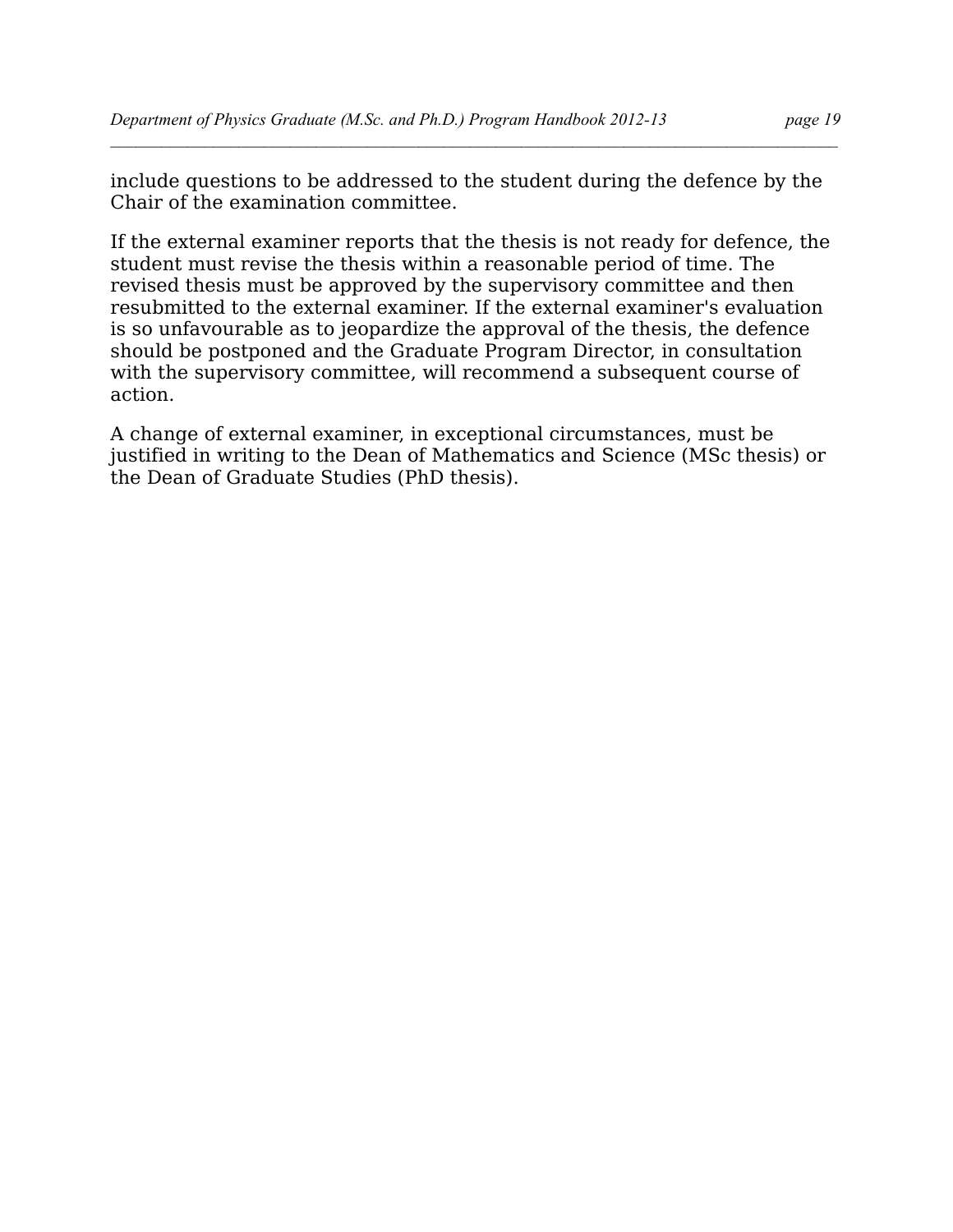# **8. Thesis defence**

Graduate thesis defences will normally be open defences. A request for a closed defence must be approved by the Dean of Mathematics and Science and the Dean of Graduate Studies and will be based on certified medical or compassionate grounds.

 $\mathcal{L} = \{ \mathcal{L} \mathcal{L} \mathcal{L} \mathcal{L} \mathcal{L} \mathcal{L} \mathcal{L} \mathcal{L} \mathcal{L} \mathcal{L} \mathcal{L} \mathcal{L} \mathcal{L} \mathcal{L} \mathcal{L} \mathcal{L} \mathcal{L} \mathcal{L} \mathcal{L} \mathcal{L} \mathcal{L} \mathcal{L} \mathcal{L} \mathcal{L} \mathcal{L} \mathcal{L} \mathcal{L} \mathcal{L} \mathcal{L} \mathcal{L} \mathcal{L} \mathcal{L} \mathcal{L} \mathcal{L} \mathcal{L} \$ 

## **8.1. Examination committee composition**

The MSc examination committee will consist of the Dean of the Faculty of Mathematics and Science (or the Dean's designate), who will serve as the non-voting chair of the examination committee, the external examiner, the supervisor, and two faculty representatives from the Physics graduate program appointed by the Graduate Program Director (normally the other two members of the supervisory committee). With a prior approval of the Dean of the Faculty of Mathematics and Science, the external examiner does not have to be physically present at the defence, participating in the proceedings, *e.g.*, via a videolink.

The PhD examination committee will consist of the Dean of Graduate Studies (or the Dean's designate), who will serve as the non-voting chair of the examination committee, the external examiner, an internal external examiner (from within Brock University but outside the Physics graduate program) nominated by the Graduate Program Director, the supervisor, and two faculty representatives from the Physics graduate program appointed by the Graduate Program Director (normally the other two members of the supervisory committee).

## **8.2. Format of defence**

The defence will consist of three parts: (1) a research presentation by the candidate, (2) a questioning period, and (3) an *in camera* meeting of the examination committee. The parts (1) and (2) are open to the public.

- **1.** Examination chair introduces the committee members and the candidate, explains the format of the defence. The candidate gives a presentation, around 30-35 minutes in length, followed by questions from the audience, including the members of the examination committee.
- **2.** After a short (around 10-15 minutes) break, an oral examination session is held, during which only the members of the examination committee may ask questions.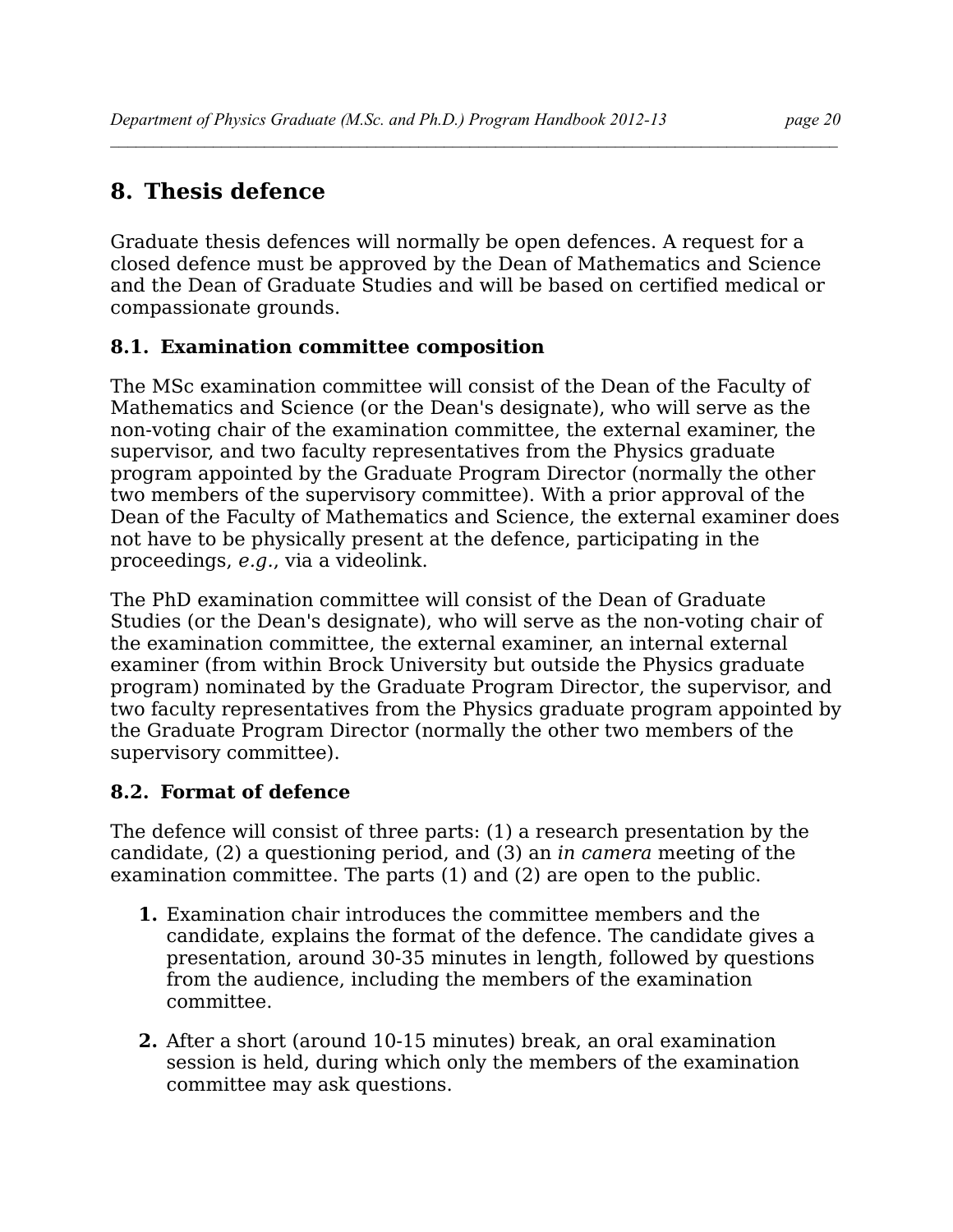Order of questioning is usually the external examiner, followed by the internal external examiner (for PhD thesis defence only), first member of the supervisory committee (the supervisory committee chair), second member of the supervisory committee, the supervisor. The chair of the examination committee is not required to participate in the questioning period. The duration of the questioning period cannot exceed two hours.

 $\mathcal{L} = \{ \mathcal{L} \mathcal{L} \mathcal{L} \mathcal{L} \mathcal{L} \mathcal{L} \mathcal{L} \mathcal{L} \mathcal{L} \mathcal{L} \mathcal{L} \mathcal{L} \mathcal{L} \mathcal{L} \mathcal{L} \mathcal{L} \mathcal{L} \mathcal{L} \mathcal{L} \mathcal{L} \mathcal{L} \mathcal{L} \mathcal{L} \mathcal{L} \mathcal{L} \mathcal{L} \mathcal{L} \mathcal{L} \mathcal{L} \mathcal{L} \mathcal{L} \mathcal{L} \mathcal{L} \mathcal{L} \mathcal{L} \$ 

**3.** When the committee is satisfied with the questioning, the examination chair thanks the candidate and the audience, who then leave the room so that the committee may deliberate *in camera.*

## **8.3. Possible outcomes of the defence**

All members of the examination committee, excluding the chair, will vote on the outcome of the defence, for a total of 4 votes (MSc defence) or 5 votes (PhD defence). All aspects of the written work as well as the student's performance during the defence will be taken into consideration when determining the grade.

The examination committee will award the thesis either a Pass or Fail grade. A Pass grade will be further differentiated as one of: Acceptable as is, Acceptable with minor revisions, Acceptable with major revisions.

The decision of the examination committee shall be that of the majority, except when the external examiner casts a dissenting vote. If this happens, it must be reported to the Dean of Graduate Studies, who in consultation with the Dean of Mathematics and Science will determine an appropriate course of action. In the event of a tie vote, the vote of the external examiner will determine the outcome of the exam.

If revisions are necessary, the examination committee will specify the areas for revision and the date by which the revised thesis is to be returned to the Graduate Program Director. The date will normally be within four weeks of the defence. Note that the final revised version of the thesis must be received by the Faculty of Graduate Studies no later than 56 days since the end of the student's last term, otherwise the student will be required to register for an additional term.

If a Fail grade is awarded for the thesis, the student will be withdrawn from the program.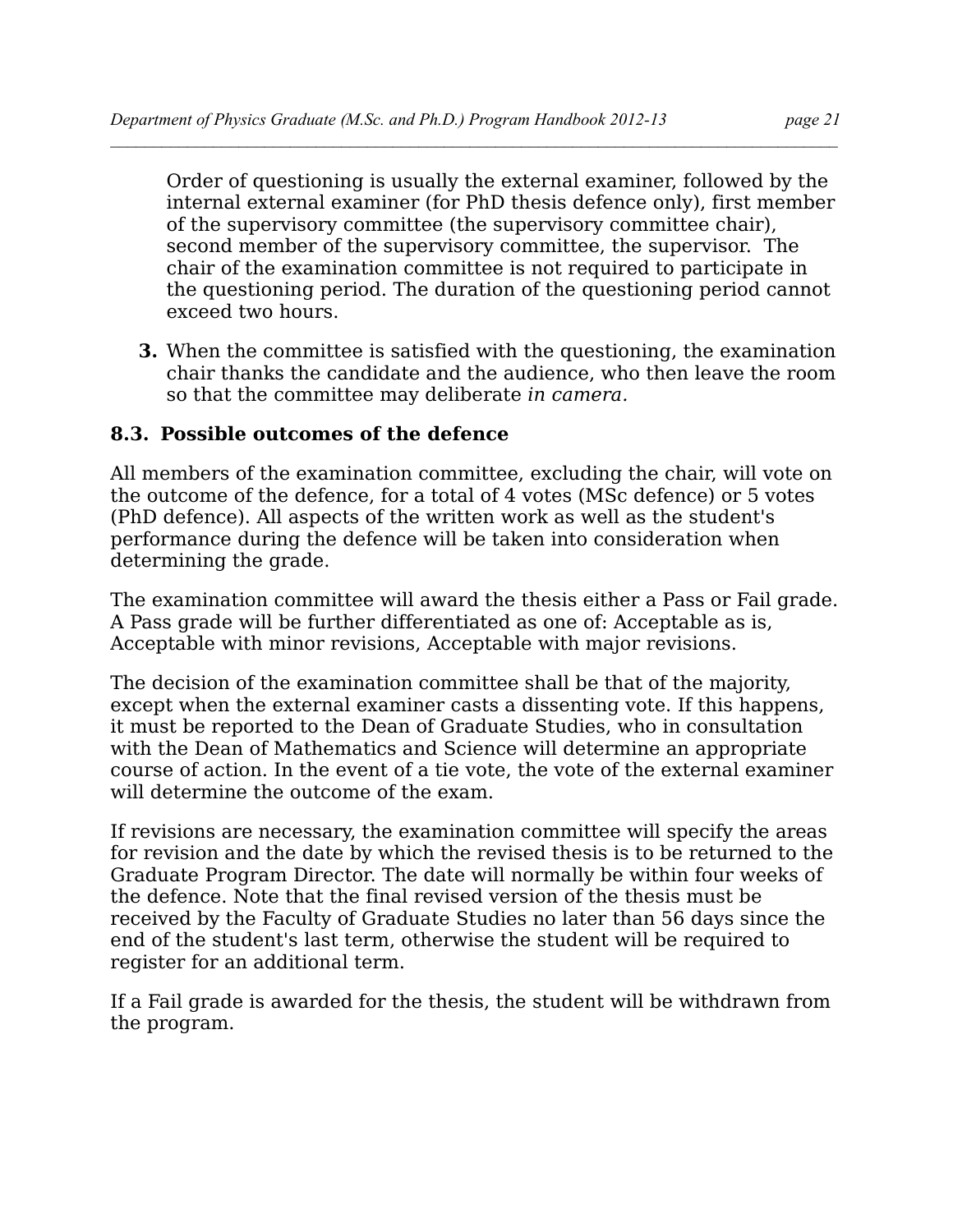## **9. E-Thesis submission**

The final version of the thesis must be approved by the supervisory committee.

The student must submit the final version of the thesis to the Faculty of Graduate Studies electronically, following the E-Thesis submission guidelines, currenty at *http://brocku.ca/graduate-studies/currentstudents/thesis/e-thesis-submission*

 $\mathcal{L} = \{ \mathcal{L} \mathcal{L} \mathcal{L} \mathcal{L} \mathcal{L} \mathcal{L} \mathcal{L} \mathcal{L} \mathcal{L} \mathcal{L} \mathcal{L} \mathcal{L} \mathcal{L} \mathcal{L} \mathcal{L} \mathcal{L} \mathcal{L} \mathcal{L} \mathcal{L} \mathcal{L} \mathcal{L} \mathcal{L} \mathcal{L} \mathcal{L} \mathcal{L} \mathcal{L} \mathcal{L} \mathcal{L} \mathcal{L} \mathcal{L} \mathcal{L} \mathcal{L} \mathcal{L} \mathcal{L} \mathcal{L} \$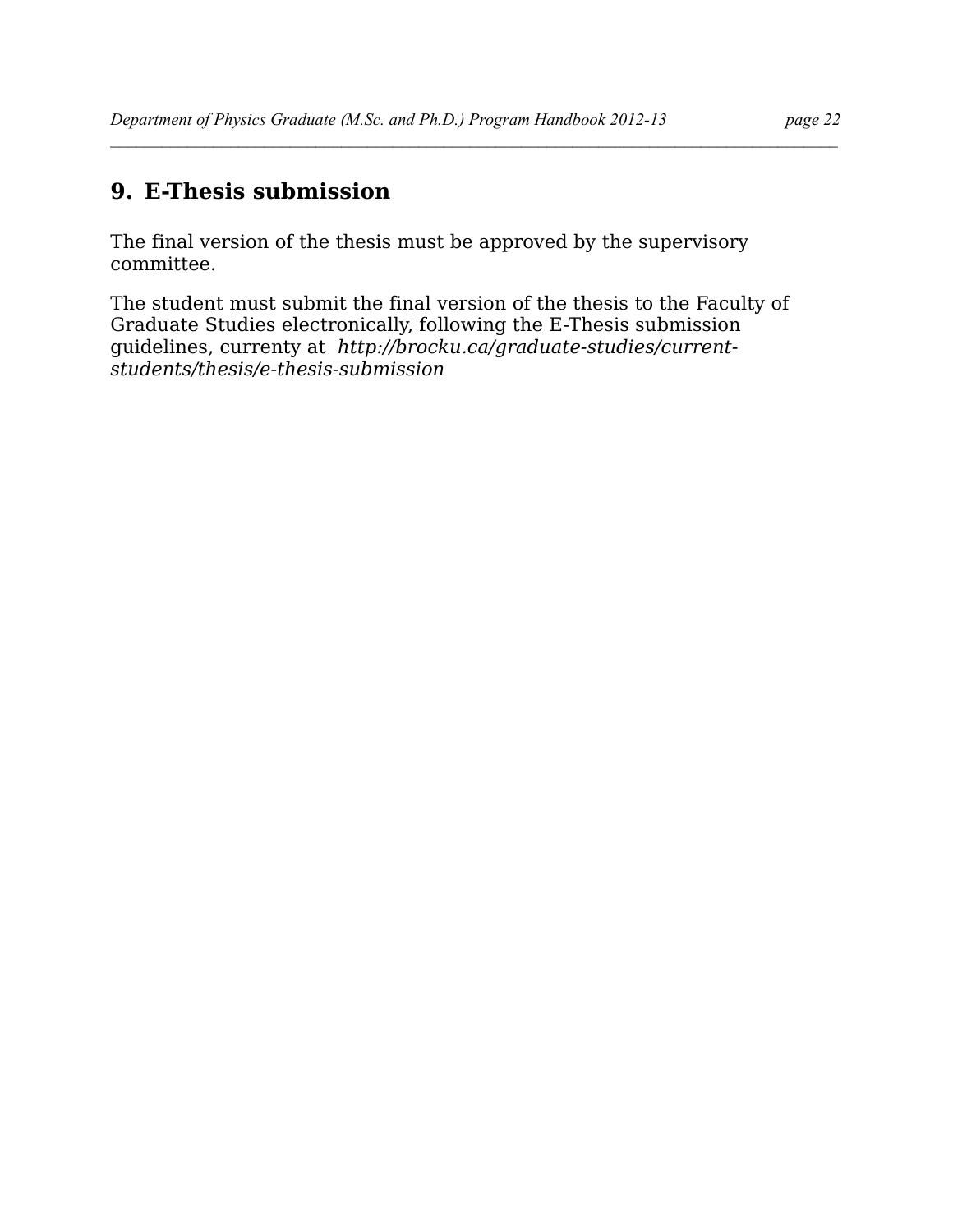# **10. Academic misconduct policies**

The University policies and procedures covering academic misconduct, currently at *<http://www.brocku.ca/academicintegrity/>* and *http://www.brocku.ca/webcal/current/graduate/acad/*, apply also to the Physics graduate program.

 $\mathcal{L} = \{ \mathcal{L} \mathcal{L} \mathcal{L} \mathcal{L} \mathcal{L} \mathcal{L} \mathcal{L} \mathcal{L} \mathcal{L} \mathcal{L} \mathcal{L} \mathcal{L} \mathcal{L} \mathcal{L} \mathcal{L} \mathcal{L} \mathcal{L} \mathcal{L} \mathcal{L} \mathcal{L} \mathcal{L} \mathcal{L} \mathcal{L} \mathcal{L} \mathcal{L} \mathcal{L} \mathcal{L} \mathcal{L} \mathcal{L} \mathcal{L} \mathcal{L} \mathcal{L} \mathcal{L} \mathcal{L} \mathcal{L} \$ 

Please note that an act of academic misconduct constitutes sufficient grounds for dismissal from the program.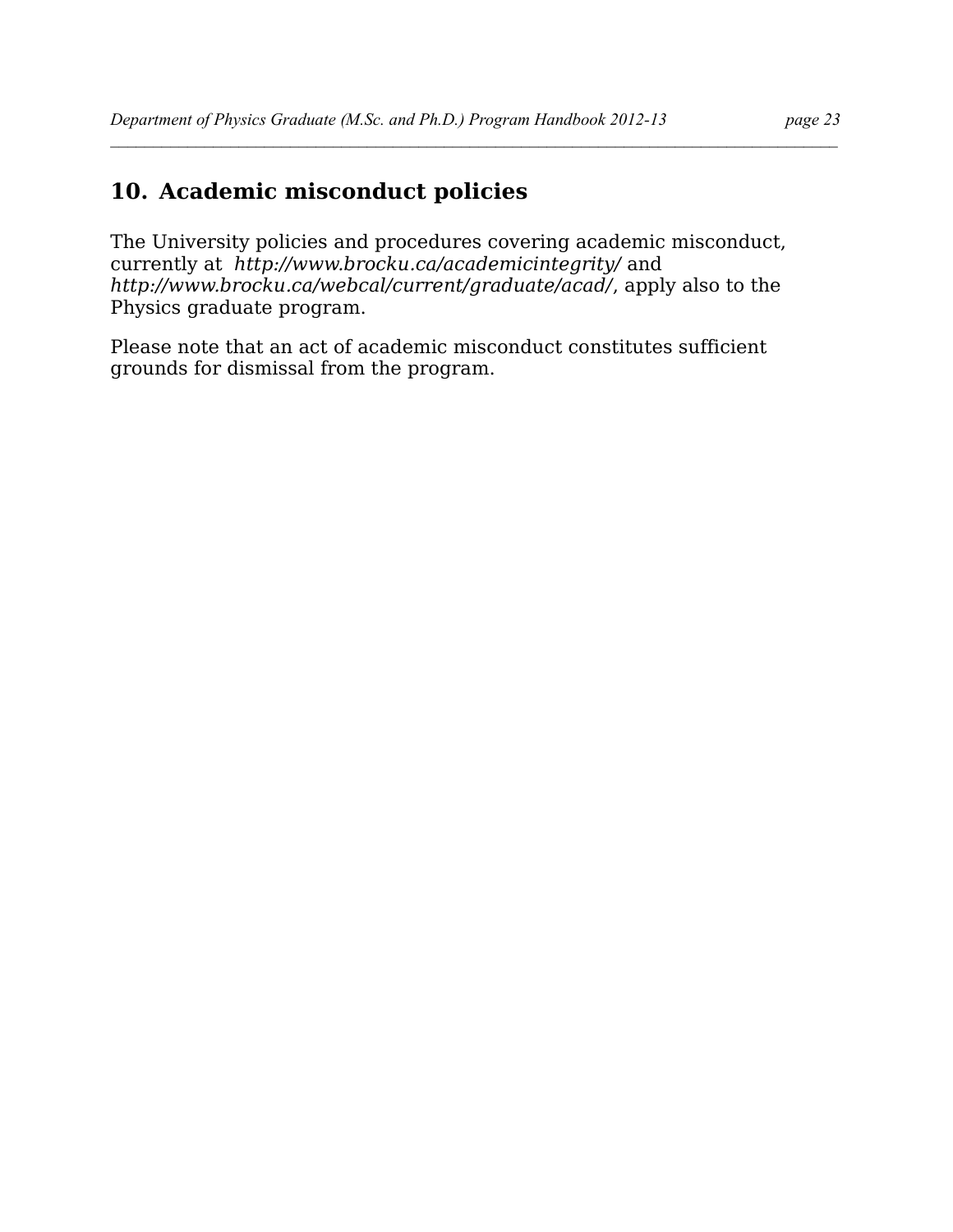## **11. Conflict resolution for graduate students**

If a graduate student encounters a conflict that cannot be resolved with their supervisor, the graduate student should inform the Graduate Program Director of the problem and the Graduate Program Director will try to facilitate a satisfactory resolution to the conflict.

 $\mathcal{L} = \{ \mathcal{L} \mathcal{L} \mathcal{L} \mathcal{L} \mathcal{L} \mathcal{L} \mathcal{L} \mathcal{L} \mathcal{L} \mathcal{L} \mathcal{L} \mathcal{L} \mathcal{L} \mathcal{L} \mathcal{L} \mathcal{L} \mathcal{L} \mathcal{L} \mathcal{L} \mathcal{L} \mathcal{L} \mathcal{L} \mathcal{L} \mathcal{L} \mathcal{L} \mathcal{L} \mathcal{L} \mathcal{L} \mathcal{L} \mathcal{L} \mathcal{L} \mathcal{L} \mathcal{L} \mathcal{L} \mathcal{L} \$ 

If the student's supervisor is the Graduate Program Director, the conflict should be directed to the Chair of the Department, who will try to facilitate a satisfactory resolution to the conflict.

If a satisfactory resolution to the conflict is not reached, the Department will contact the Dean of the Faculty of Mathematics and Science for assistance in resolving the problem, after which, the Dean's Office will decide the course of action to be taken.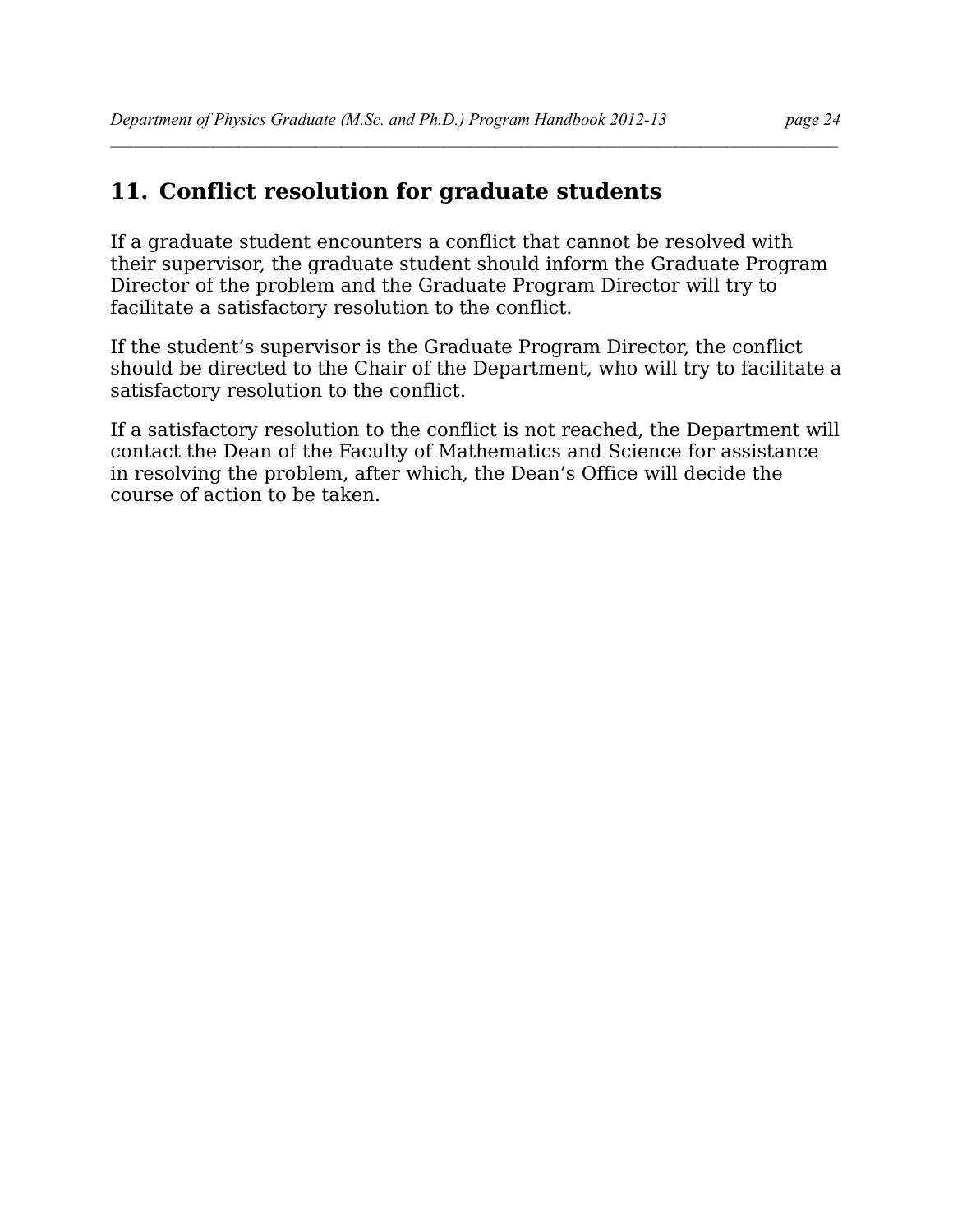# **12. Useful links**

2010-11 Graduate Calendar: *http://www.brocku.ca/webcal/2010/graduate/*

 $\mathcal{L} = \{ \mathcal{L} \mathcal{L} \mathcal{L} \mathcal{L} \mathcal{L} \mathcal{L} \mathcal{L} \mathcal{L} \mathcal{L} \mathcal{L} \mathcal{L} \mathcal{L} \mathcal{L} \mathcal{L} \mathcal{L} \mathcal{L} \mathcal{L} \mathcal{L} \mathcal{L} \mathcal{L} \mathcal{L} \mathcal{L} \mathcal{L} \mathcal{L} \mathcal{L} \mathcal{L} \mathcal{L} \mathcal{L} \mathcal{L} \mathcal{L} \mathcal{L} \mathcal{L} \mathcal{L} \mathcal{L} \mathcal{L} \$ 

Academic regulations and University policies: *http://www.brocku.ca/webcal/2010/graduate/acad.html* 

Code of Student Conduct: *http://www.brocku.ca/webcal/2010/graduate/code.html*

Other University policies (e.g. governing IT use): *http://www.brocku.ca/university-secretariat/policies*

Graduate Studies academic regulations from the Faculty Handbook: *http://www.brocku.ca/universitysecretariat/facultyhandbook/section3#\_genIndex85*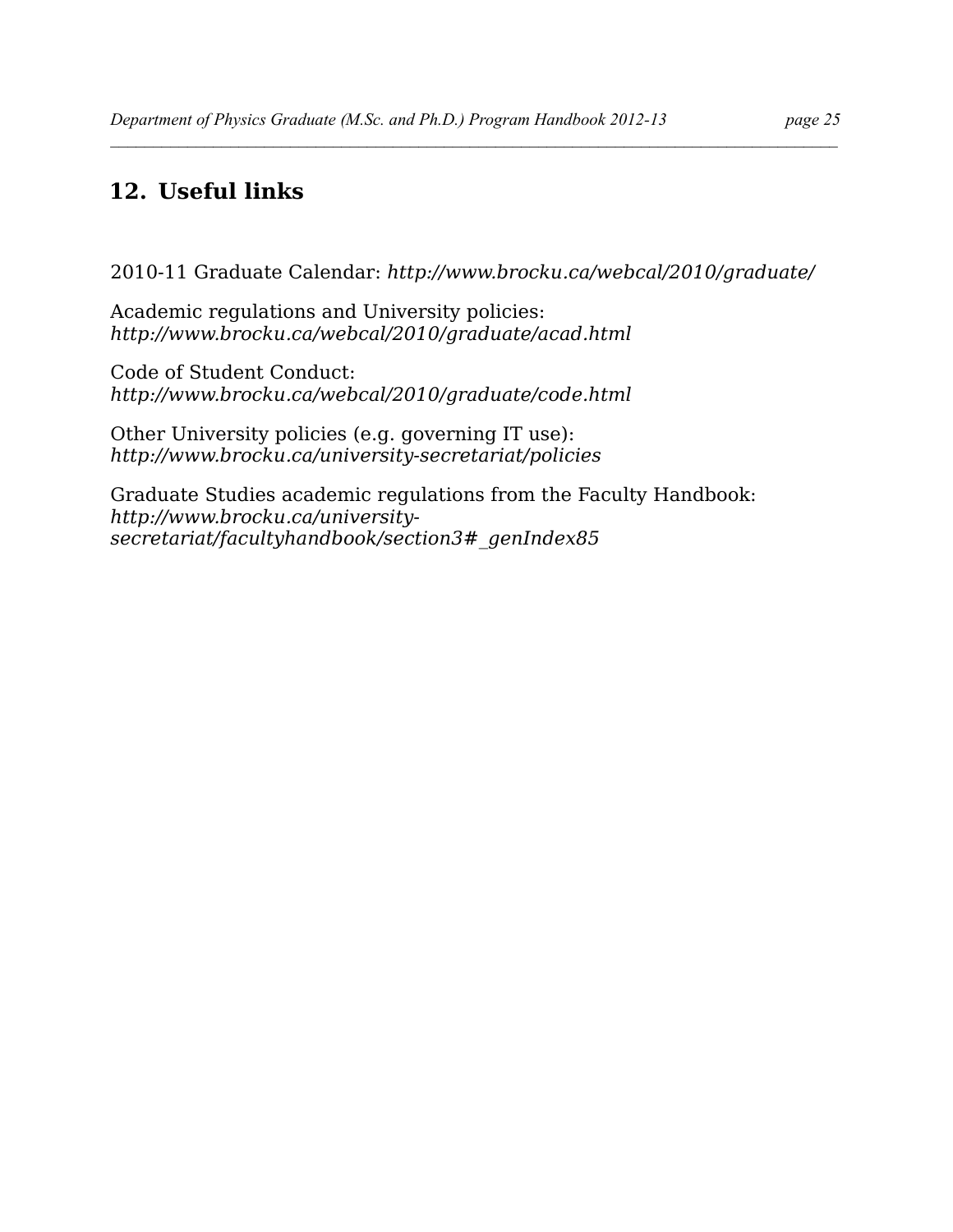## Appendix A: Course descriptions

Not all courses are offered in every academic year. Students must check to ensure that prerequisites for the courses are met. Students may be deregistered, at the request of the instructor, from any course for which prerequisites and/or restrictions have not been met.

 $\mathcal{L} = \{ \mathcal{L} \mathcal{L} \mathcal{L} \mathcal{L} \mathcal{L} \mathcal{L} \mathcal{L} \mathcal{L} \mathcal{L} \mathcal{L} \mathcal{L} \mathcal{L} \mathcal{L} \mathcal{L} \mathcal{L} \mathcal{L} \mathcal{L} \mathcal{L} \mathcal{L} \mathcal{L} \mathcal{L} \mathcal{L} \mathcal{L} \mathcal{L} \mathcal{L} \mathcal{L} \mathcal{L} \mathcal{L} \mathcal{L} \mathcal{L} \mathcal{L} \mathcal{L} \mathcal{L} \mathcal{L} \mathcal{L} \$ 

#### PHYS 5F90 **MSc Thesis**

An original research project involving the preparation and defence of a thesis which will demonstrate a capacity for independent work. The research shall be carried out under the supervision of a faculty member and the thesis defended at an oral examination.

## PHYS 5N01 **Scientific Writing**

(also offered as CHEM 5N01)

The organizational and stylistic skills of writing and referencing a scientific document. Examples from the various literature forms such as primary journals, reviews, reports, and theses, as well as presentations and seminars. Database use and reference citation, and use of figures and graphs to illustrate data.

*Note*: This course is taught by instructors from the Brock Student Development Centre.

## PHYS 5P00

**Quantum Chemistry: Theory**

(also offered as CHEM 5P00)

Self-consistent-field (SCF) method: configuration interaction; basis functions; electron correlation; physical properties of atoms, diatomic and polyatomic molecules.

# PHYS 5P02

## **Membrane Biophysics**

The structure of biological membranes, including their fluctuations, dynamics, and interactions. Lipids, their variety and purpose, especially for biotechnology. Membrane proteins, including introduction to ion channels and simple models of excitable membranes. Biophysical experimental methods for the study of membranes.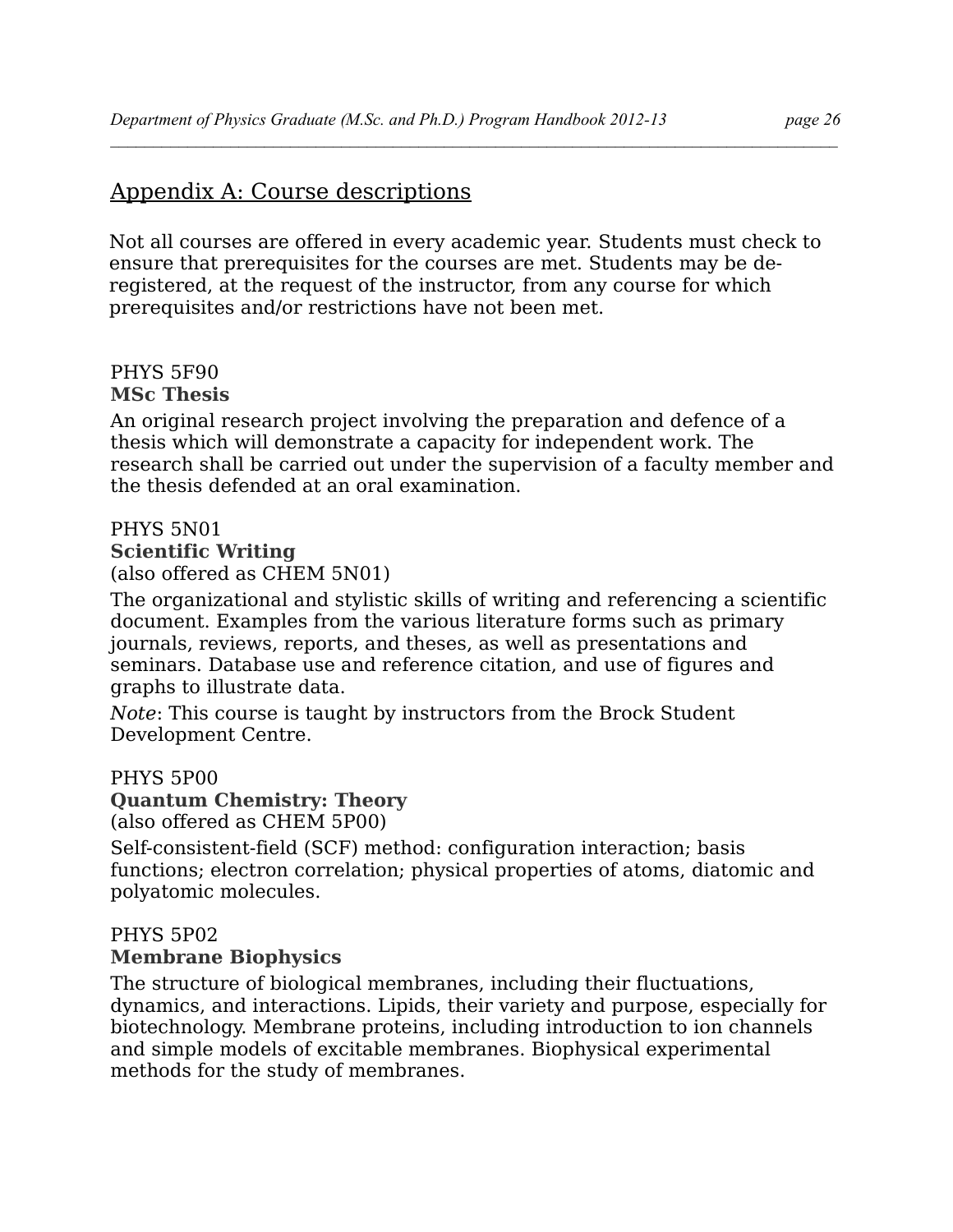## PHYS 5P30

## **Advanced Electromagnetism**

Electromagnetic wave propagation in vacuum, dielectrics, conductors, and ionized gases; wave guide and transmission line propagation; dipole and quadrupole radiation fields; relativistic transformation of the electromagnetic fields; radiation by moving charges.

## PHYS 5P41

## **Advanced Statistical Physics**

Statistical ensembles; mean field and Landau theory, critical phenomena, and the renormalization group; quantum fluids; superfluidity; selected topics on disordered systems.

## PHYS 5P50

## **Advanced Quantum Mechanics I**

Angular momentum, rotations, and scalar and vector operators, selection rules; Pauli principle and periodic table; nuclear shell model; degenerate perturbation theory; electron in magnetic field, Landau levels; time evolution in quantum mechanics, time-dependent perturbation theory; elastic scattering.

## PHYS 5P51

## **Advanced Quantum Mechanics II**

Propagators and Green's functions; path integral formalism; functional integrals and derivatives; systems of identical particles and second quantization; relativistic quantum mechanics. Prerequisite: PHYS 5P50

#### PHYS 5P64

## **Introduction to Mathematical Physics**

(also offered as MATH 5P64)

Calculus of variations, least action principle in physics, symmetries and conservation laws, main differential-geometric structures (differential form, vector field, Riemannian metric). Applications to physics: electro-magnetic field as a one-form, gravity as a pseudo-Riemannian metric. Introduction to mathematical ideas of quantum mechanics.

## PHYS 5P67

## **Biophysical Techniques**

(also offered as BIOL 5P67, BTEC 5P67, and CHEM 5P67)

An advanced seminar/lecture course on experimental techniques in biophysics. The focus is on understanding the theory, applications and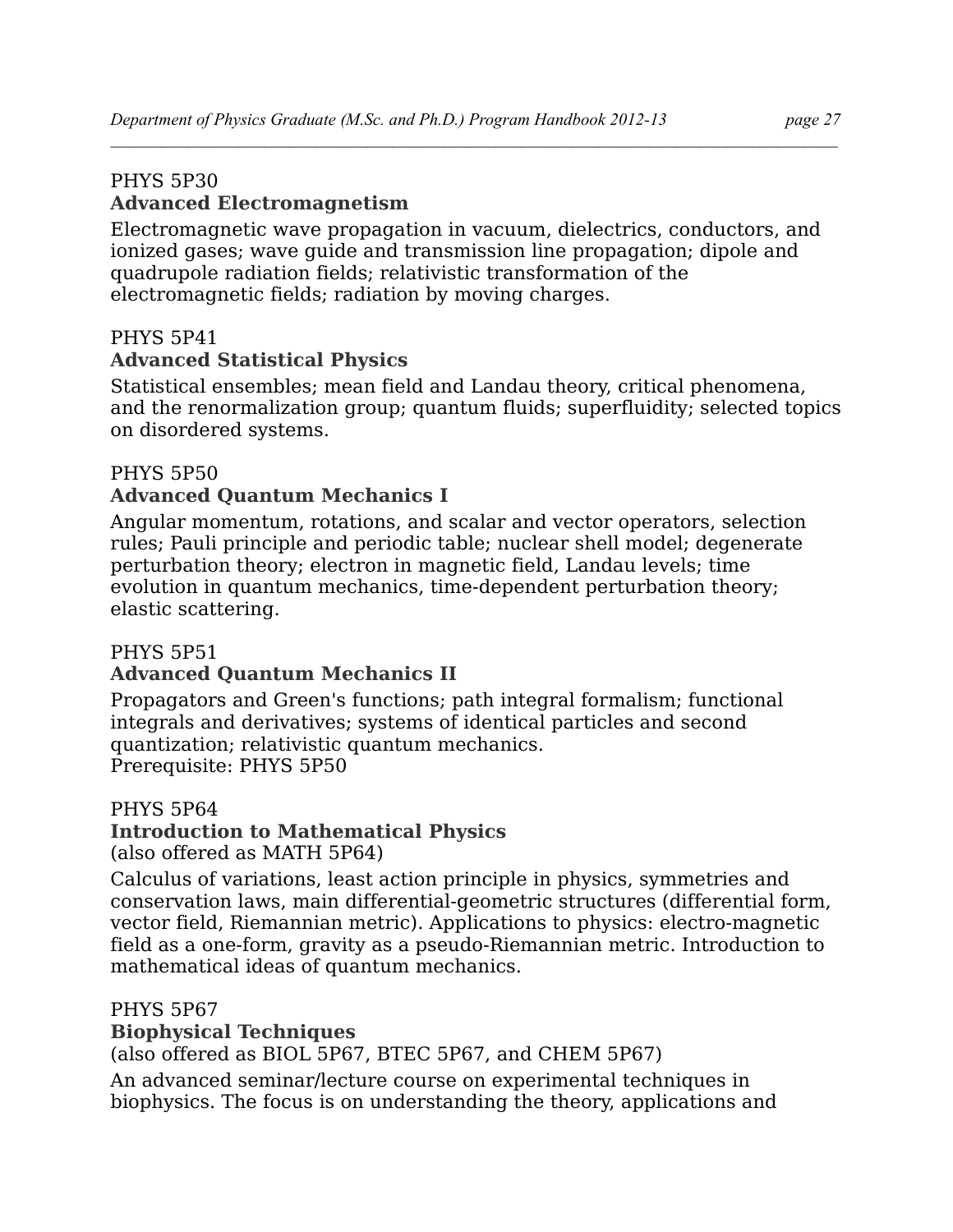limitations of a variety of techniques students will encounter during their graduate studies. Techniques will range from advanced spectroscopy (absorption, fluorescence, NMR, X-ray diffraction) to molecular biochemistry spectroscopy.

## PHYS 5P70

## **Advanced Condensed Matter Physics**

Energy bands in metals, semiconductors, and insulators; lattice dynamics; electrical, magnetic, thermal, optical, and transport properties of solids.

## PHYS 5P71 **Special Topics in Condensed Matter Physics**

Long-range order in condensed matter systems: charge and spin density waves, etc; strongly-correlated electron systems; quantum Hall effect; metal-insulator transitions; other topics to be selected by the instructor.

## PHYS 5P72

#### **Many-Body Theory**

Green's functions at zero and finite temperature; perturbation theory and Feynman diagrams; linear response theory; electron-electron and electronphonon interactions; electrons in disordered systems; Fermi liquid theory; introduction to BCS theory of superconductivity.

## PHYS 5P73

## **Superconductivity I**

Overview of basic experimental facts; London theory; BCS theory; symmetry of the order parameter; Ginzburg-Landau theory and magnetic properties of superconductors; quasiparticle excitations in superconductors: thermal and transport properties; macroscopic phase coherence phenomena.

#### PHYS 5P74

## **Magnetism and Magnetic Materials**

Fundamental and device applications of magnetism will be explored. Magnetic materials and magnetic measurements; domains, domain walls, domain processes, magnetization curves, and hysteresis; soft and hard magnetic materials and applications; magnetic recording; new developments and recent progress: magnetic multilayer structures, granular magnetic thin films, and giant magnetoresistance.

## PHYS 5P75

## **Optical Properties of Solids**

Measurement techniques; reflectivity, the dielectric function and the optical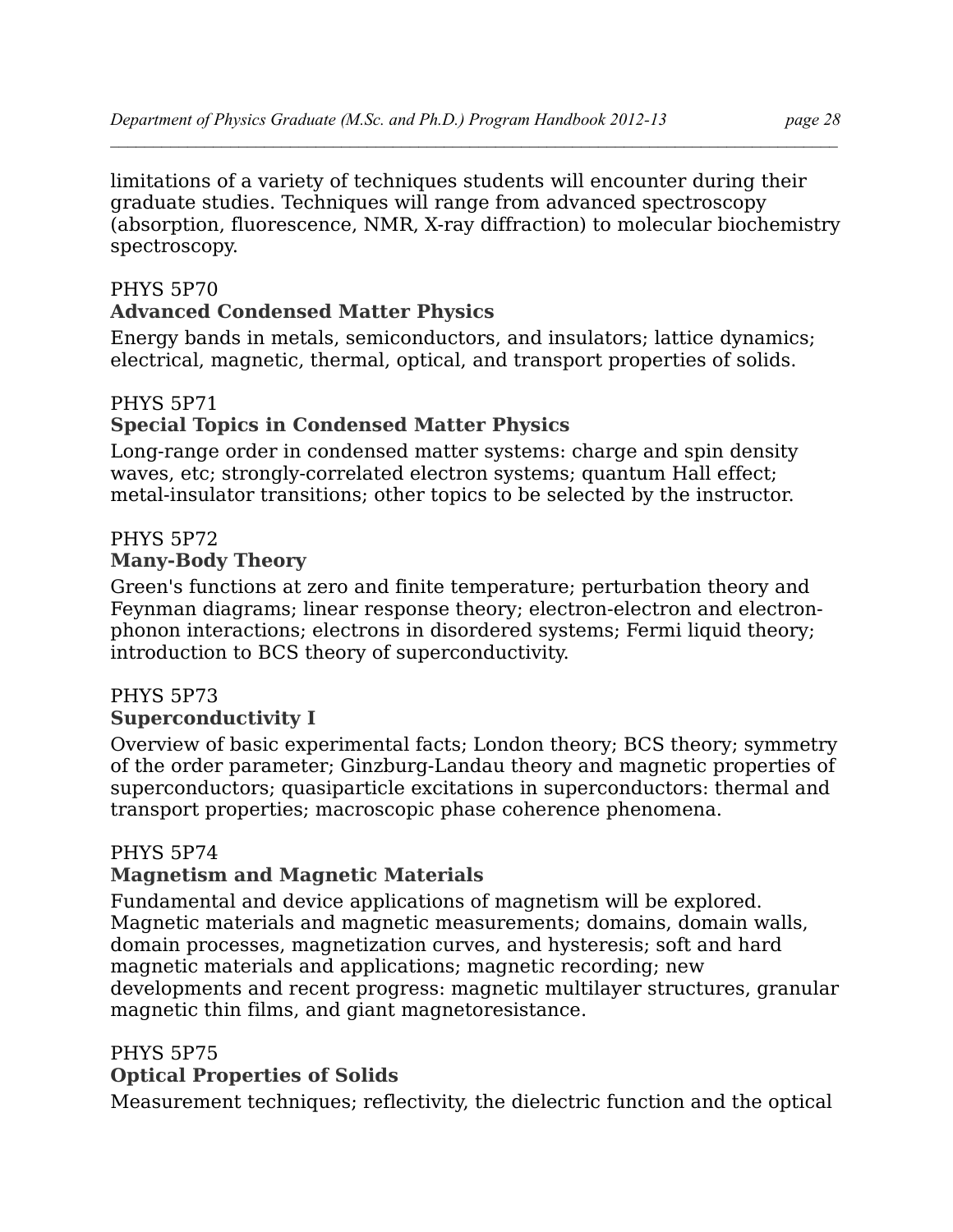conductivity; Lorentz-Drude oscillator model; Kramers-Kronig transformations and sum rules; properties of metals, insulators, and superconductors.

## PHYS 5P76 **Nuclear Magnetic Resonance**

Density matrix formulation of NMR theory; spectroscopy of simple spin systems and spin-dependent interactions; relaxation theory; spin temperature; dipolar broadening in solids; NMR of soft condensed matter systems; practical aspects of high-fidelity solid-state NMR; NMR spectrometer design; NMR imaging and microscopy. Prerequisite: PHYS 5P50

## PHYS 5P77

## **Superconductivity II**

Field-theoretical methods in superconductivity. Gor'kov equations; strongcoupling theory; tunnelling; unconventional superconducting materials: high-temperature.superconductors, heavy fermion, magnetic, and organic superconductors.

Prerequisite: PHYS 5P73

## PHYS 5P78

## **Electronic Structure of Periodic and Aperiodic Systems**

Density Functional and related theories; survey of (semi)empirical and firstprinciples electronic structure methods; electronic structure of liquid metals, metallic glasses, random alloys, and quasicrystals; effective medium theories, coherent potential, and other approximations; recursion and other real-space methods.

## PHYS 5P79

## **Experimental Methods in Condensed Matter Physics**

Survey of experimental methods commonly used in condensed matter physics: optical and NMR spectroscopy, SQUID magnetometry, neutron and X-ray scattering, low-temperature and high-pressure technology. The techniques presented will vary. Designing experiments with advanced equipment and critical analysis of the results on both statistical and methodological grounds.

## PHYS 5P91

## **Graduate Seminar I**

Independent study and presentation of major research papers in the area of specialization. Each student is required to attend and participate in all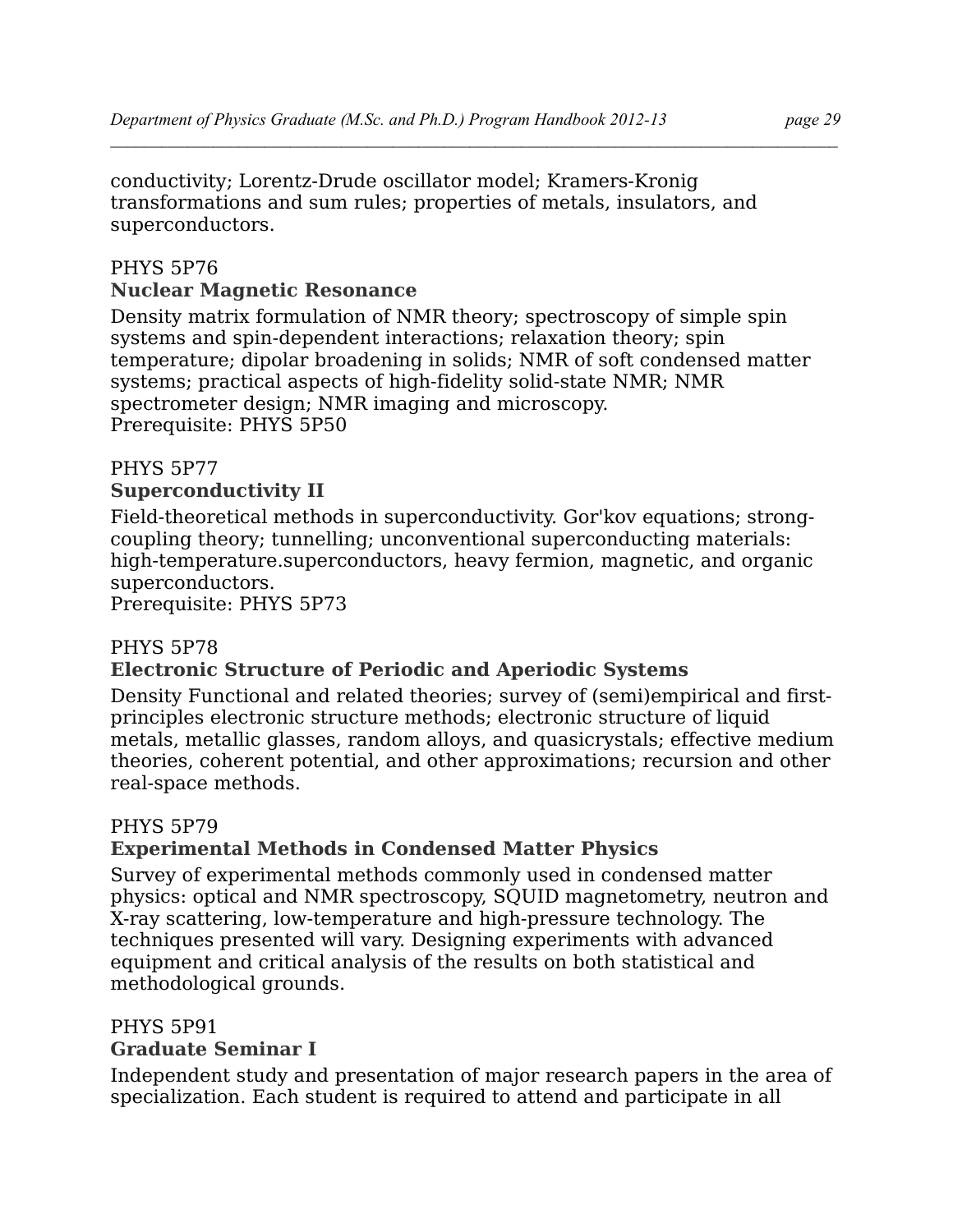seminars given by students registered in the course. Students are also required to attend at least 80% of the Departmental seminars.

#### PHYS 7F90 **PhD Thesis**

An original research project involving the preparation and defence of a thesis which will demonstrate a capacity for independent work. The research shall be carried out under the supervision of a faculty member and the thesis defended at an oral examination.

## PHYS 7P91 **Graduate Seminar II**

Independent study and presentation of major research papers in the area of specialization. Each student is required to attend and participate in all seminars given by students registered in the course. Students are also required to attend at least 80% of the Departmental seminars.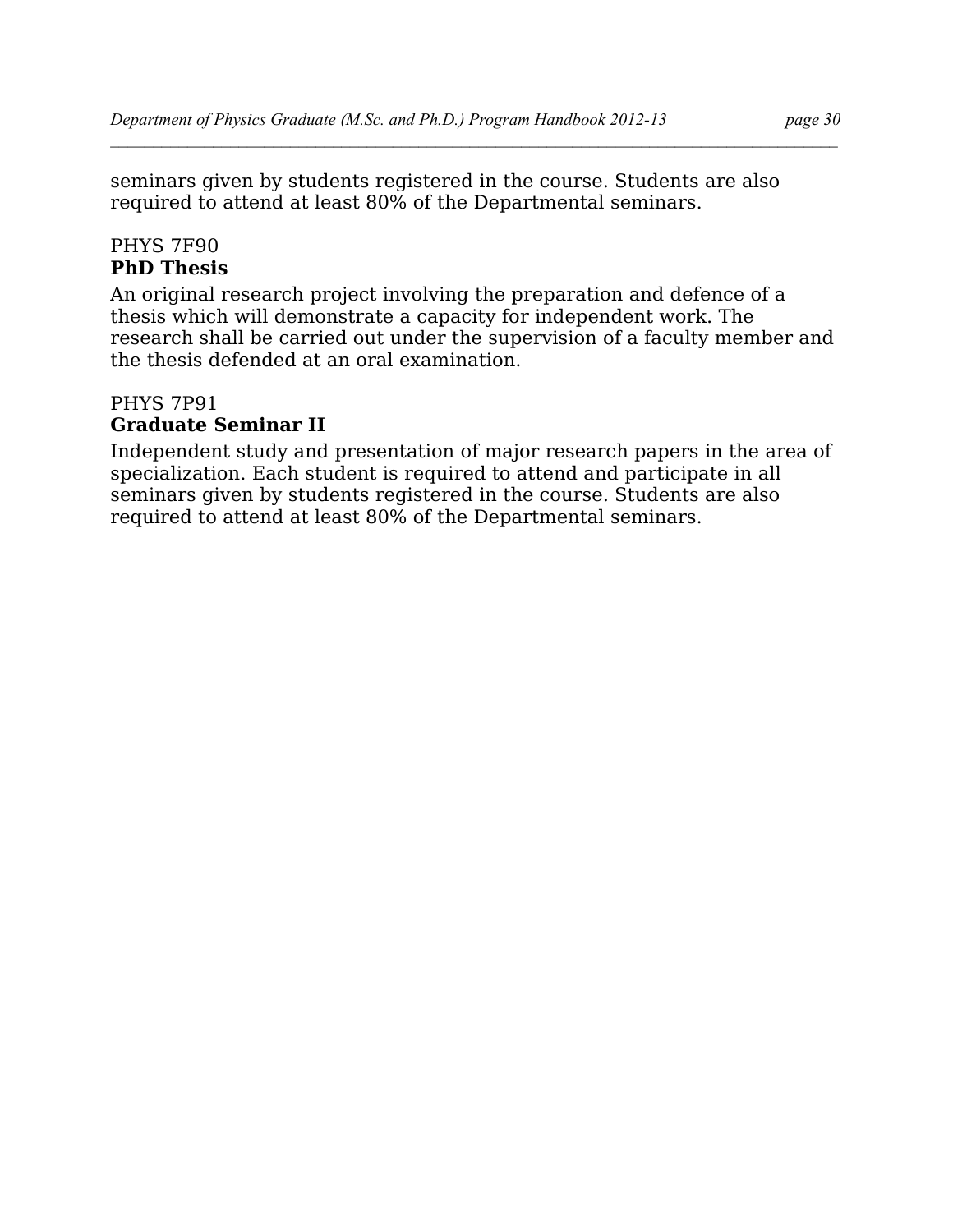# Appendix B: Graduate student forms

- **1.** Graduate Student Progress Report
- **2.** Request to Transfer from MSc to PhD
- **3.** PhD Comprehensive Exam Evaluation Form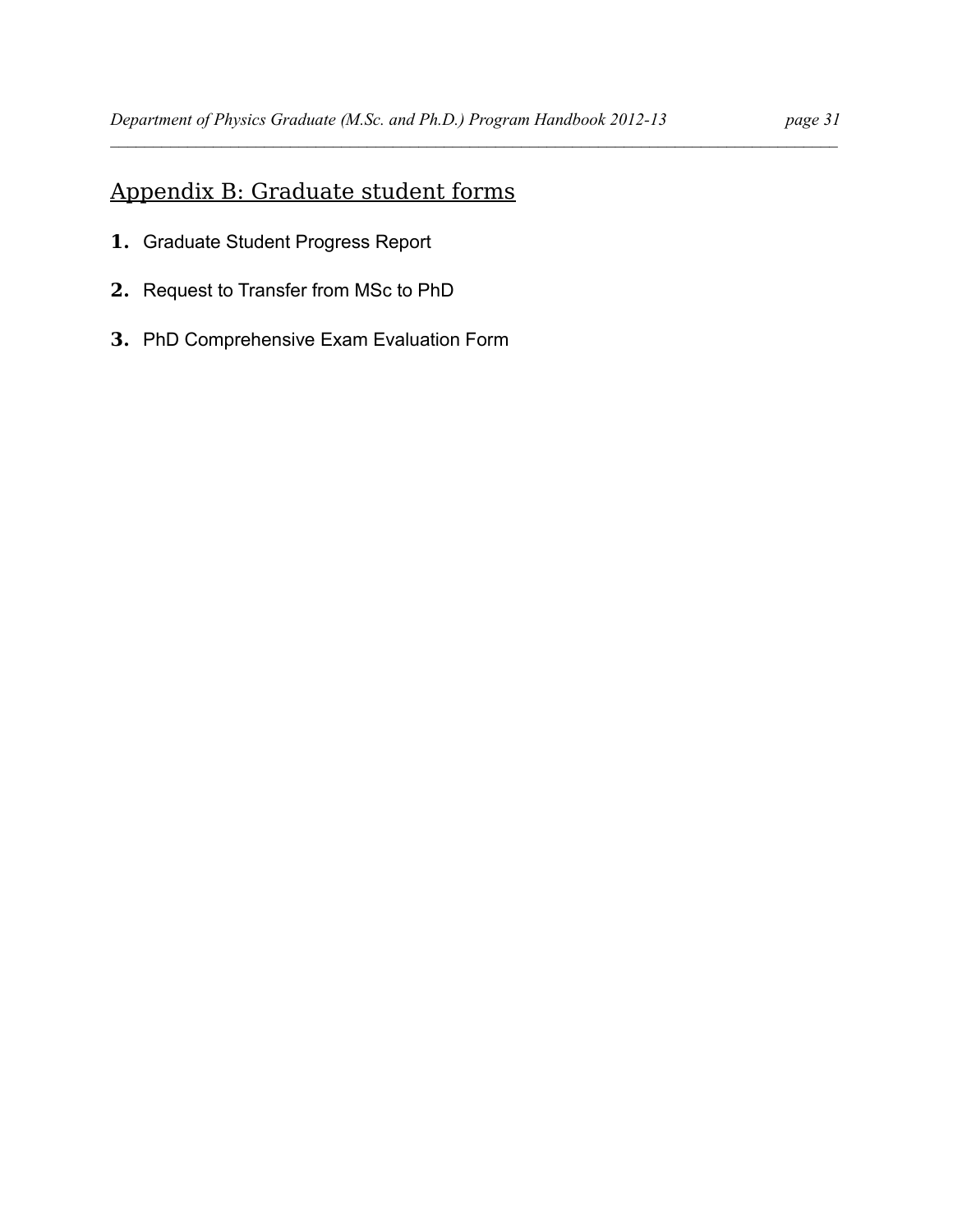## **DEPARTMENT OF PHYSICS GRADUATE STUDENT PROGRESS REPORT**

| $\Box$ MSc                          | $\Box$ PhD           |                                          |                                                                                   |        |                                                                                                                                                                             |  |
|-------------------------------------|----------------------|------------------------------------------|-----------------------------------------------------------------------------------|--------|-----------------------------------------------------------------------------------------------------------------------------------------------------------------------------|--|
| <b>Supervisory Committee:</b>       |                      |                                          |                                                                                   |        |                                                                                                                                                                             |  |
| Supervisor                          |                      |                                          | $1st$ Member (Chair)                                                              |        | $2nd$ Member                                                                                                                                                                |  |
|                                     |                      |                                          |                                                                                   |        | Date by which all work, including thesis defense, must be completed: __________________<br>,我们也不能在这里的人,我们也不能在这里的人,我们也不能不能不能不能不能不能不能不能不能不能不能不能不能不能。""我们的人,我们也不能不能不能不能不能不能不能不 |  |
| <b>Report period:</b> Year 1        |                      | Year 2                                   | Year 3<br>П<br>$\Box$                                                             | Year 4 | Year 5                                                                                                                                                                      |  |
| <b>RECOMMENDATION OF COMMITTEE:</b> |                      |                                          | Student's progress is satisfactory (give details if there are causes for concern) |        |                                                                                                                                                                             |  |
|                                     |                      |                                          |                                                                                   |        | Student's progress is unsatisfactory (give details), next meeting within ______ months                                                                                      |  |
|                                     |                      |                                          |                                                                                   |        | Student's progress is unsatisfactory (give details), dismissal from the program is recommended                                                                              |  |
| <b>Signatures of Committee:</b>     |                      | <b>Student:</b> I have seen this report: |                                                                                   |        |                                                                                                                                                                             |  |
|                                     | Supervisor           |                                          | $\Box$ I agree                                                                    |        | $\Box$ I disagree with part or all of it<br>and am attaching my comments                                                                                                    |  |
|                                     | $1st$ Member (Chair) |                                          |                                                                                   |        |                                                                                                                                                                             |  |
|                                     | $2nd$ Member         |                                          |                                                                                   |        | (Student Signature)                                                                                                                                                         |  |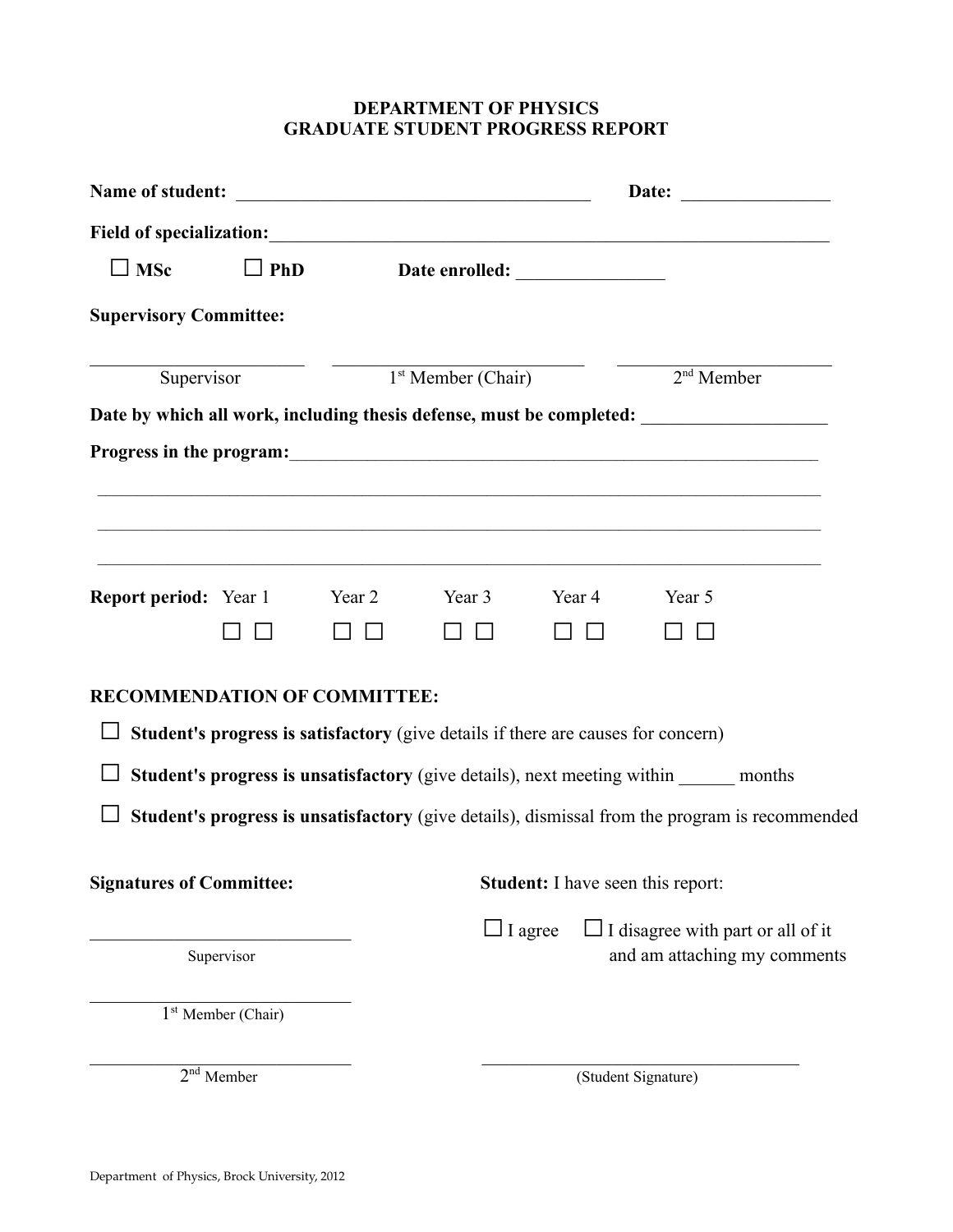## **DEPARTMENT OF PHYSICS REQUEST TO TRANSFER FROM MSC TO PHD**

| <b>Courses taken in MSc program:</b>              | <u> 1999 - Jan James James, martin amerikan basar (j. 1989)</u>                                                      |                                                                                                                                                                                                                                                                                                                                                                                                  | Term: Marks: |  |  |
|---------------------------------------------------|----------------------------------------------------------------------------------------------------------------------|--------------------------------------------------------------------------------------------------------------------------------------------------------------------------------------------------------------------------------------------------------------------------------------------------------------------------------------------------------------------------------------------------|--------------|--|--|
|                                                   | <u> 1989 - Jan James James James James James James James James James James James James James James James James J</u> | <u> Alexandria de la conte</u><br><u> Andreas Andreas Andreas Andreas Andreas Andreas Andreas Andreas Andreas Andreas Andreas Andreas Andreas Andreas Andreas Andreas Andreas Andreas Andreas Andreas Andreas Andreas Andreas Andreas Andreas Andreas Andreas Andr</u><br><u> Alexander al III de la construcción de la construcción de la construcción de la construcción de la construcció</u> |              |  |  |
|                                                   | <u> 1999 - Jan James James, margaret amerikan basar (j. 1989)</u>                                                    |                                                                                                                                                                                                                                                                                                                                                                                                  | Date:        |  |  |
| <b>Supervisory Committee:</b>                     |                                                                                                                      |                                                                                                                                                                                                                                                                                                                                                                                                  |              |  |  |
|                                                   | Supervisor $1st$ Member (Chair)                                                                                      | $2nd$ Member                                                                                                                                                                                                                                                                                                                                                                                     |              |  |  |
| <b>RECOMMENDATION OF COMMITTEE:</b>               |                                                                                                                      |                                                                                                                                                                                                                                                                                                                                                                                                  |              |  |  |
| <b>Transfer recommended</b><br>$\mathsf{L}$       |                                                                                                                      |                                                                                                                                                                                                                                                                                                                                                                                                  |              |  |  |
| Transfer not recommended (give details)<br>$\Box$ |                                                                                                                      |                                                                                                                                                                                                                                                                                                                                                                                                  |              |  |  |
| <b>Signatures of Committee:</b>                   |                                                                                                                      |                                                                                                                                                                                                                                                                                                                                                                                                  |              |  |  |
| Supervisor                                        |                                                                                                                      |                                                                                                                                                                                                                                                                                                                                                                                                  |              |  |  |
| $1st$ Member (Chair)                              |                                                                                                                      |                                                                                                                                                                                                                                                                                                                                                                                                  |              |  |  |

 $\mathcal{L}_\text{max} = \frac{1}{2} \sum_{i=1}^n \mathcal{L}_\text{max}(\mathbf{z}_i - \mathbf{z}_i)$ 

2<sup>nd</sup> Member Date